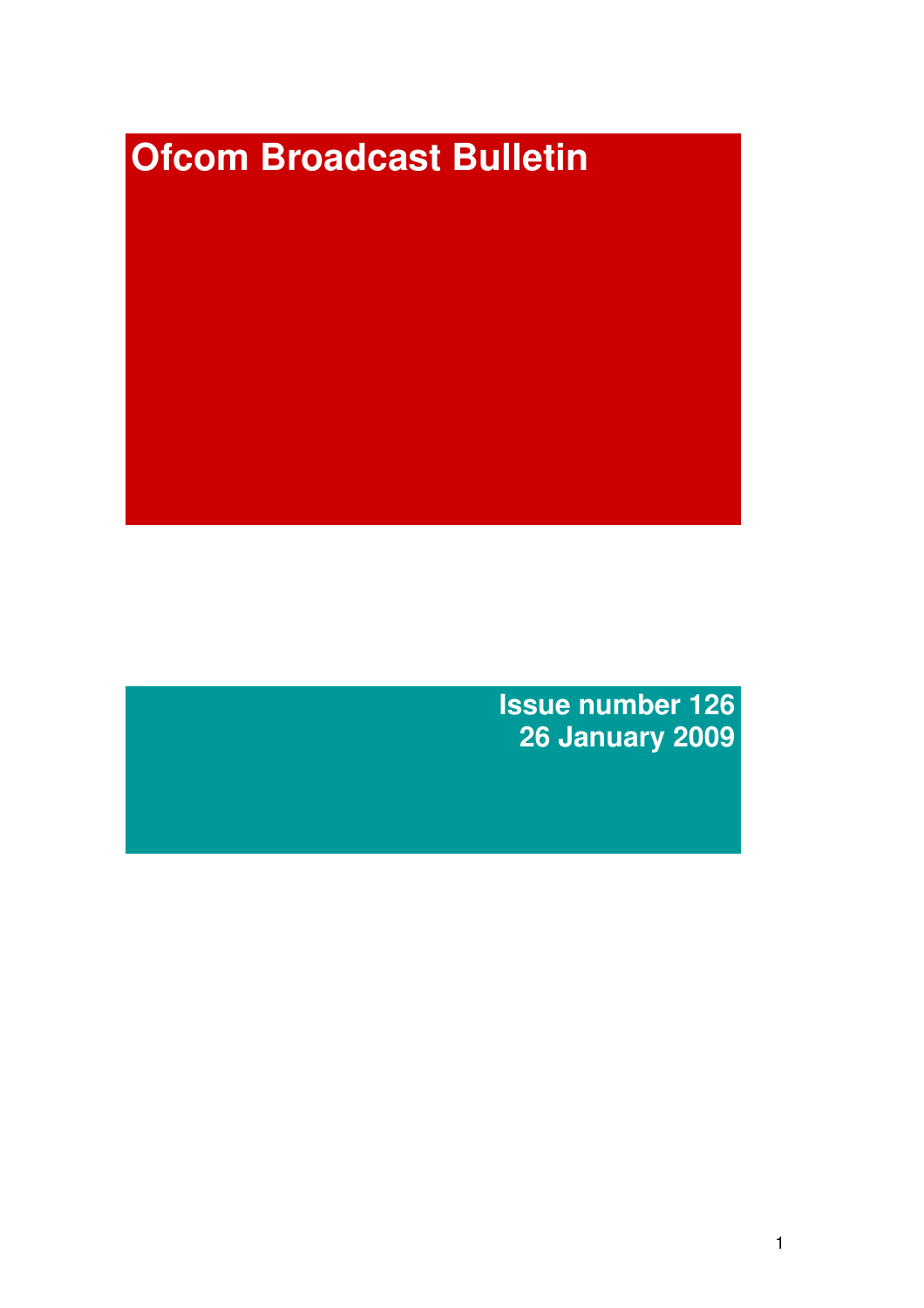# **Contents**

| Introduction                                                                                                                             | 3  |
|------------------------------------------------------------------------------------------------------------------------------------------|----|
| <b>Notice of Sanction</b>                                                                                                                |    |
| <b>ITV Broadcasting Limited</b><br>Breach of Channel 3 licence conditions in respect of<br>'Out of London' production in 2006 and 2007   | 4  |
| <b>Channel Television Ltd</b><br><b>STV Central Ltd and STV North Ltd</b><br><b>UTV Ltd</b>                                              |    |
| Breach of Channel 3 licence conditions in respect of<br>'Out of London' production in 2006 and 2007                                      | 5  |
| <b>Standards cases</b>                                                                                                                   |    |
| In Breach                                                                                                                                |    |
| <b>Beat: Life on the Street</b><br>ITV1, Series 1: 29 October - 3 December 2006, 18:00<br>and Series 2: 27 January - 2 March 2008, 18:00 | 6  |
| <b>Now That's What I Call Music Chart</b><br>Chart Show TV, 18 November 2008, 16:00                                                      | 12 |
| Pizza Man by Cisco Kid<br>Clubland TV, 4 November 2008, 19:30                                                                            | 13 |
| Not In Breach                                                                                                                            |    |
| <b>Steve Sutherland</b><br>Galaxy Birmingham, 29 November 2008, 21:55                                                                    | 14 |
| <b>Fairness &amp; Privacy cases</b>                                                                                                      |    |
| There are no Fairness and Privacy cases in this issue of the bulletin                                                                    |    |
| Other programmes not in breach/resolved                                                                                                  | 16 |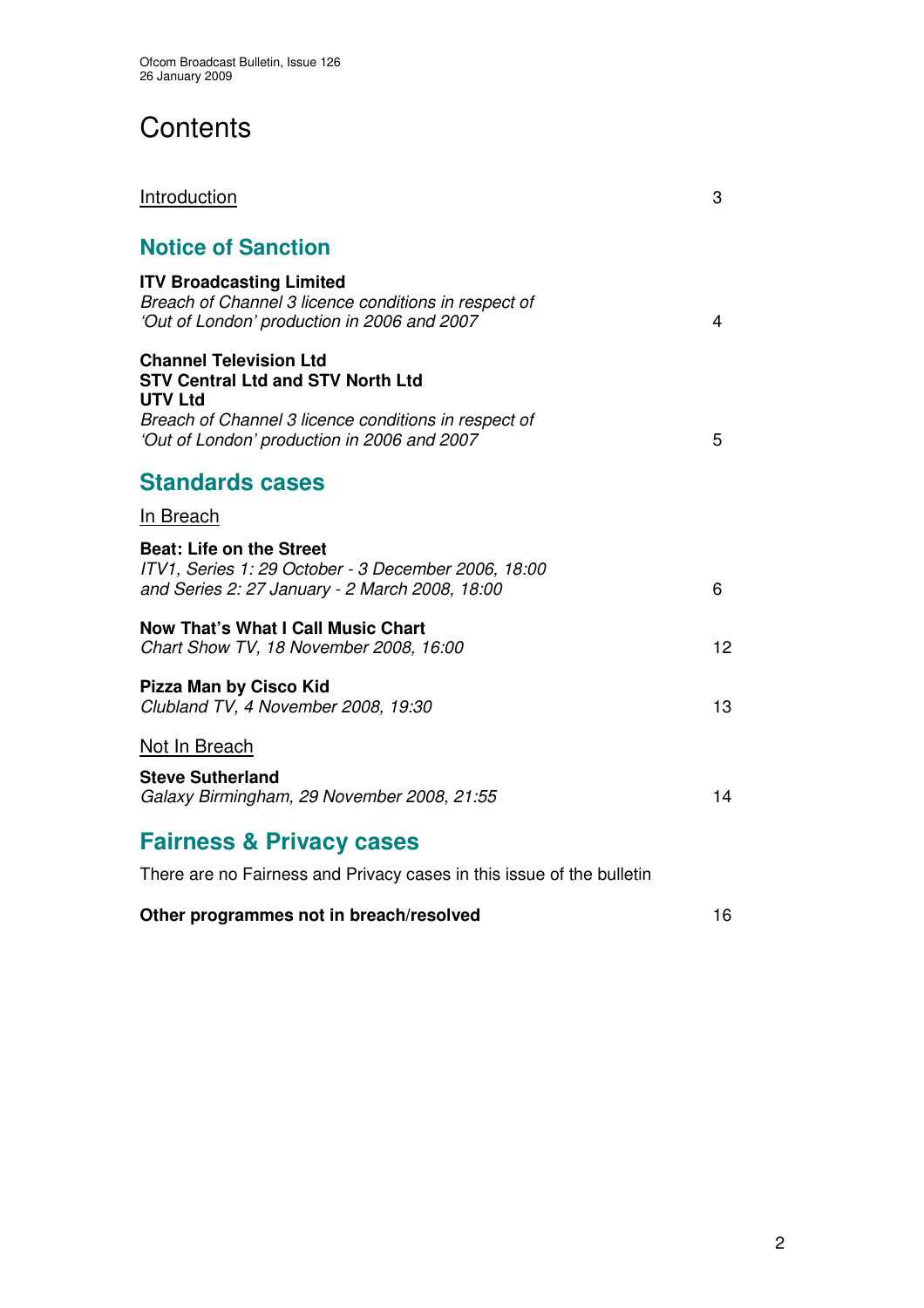# Introduction

The Broadcast Bulletin reports on the outcome of investigations into alleged breaches of those Ofcom codes which broadcasting licensees are required to comply. These include:

- a) Ofcom's Broadcasting Code ("the Code") which took effect on 25 July 2005 (with the exception of Rule 10.17 which came into effect on 1 July 2005). This Code is used to assess the compliance of all programmes broadcast on or after 25 July 2005. The Broadcasting Code can be found at http://www.ofcom.org.uk/tv/ifi/codes/bcode/
- b) the Code on the Scheduling of Television Advertising ("COSTA") which came into effect on 1 September 2008 and contains rules on how much advertising and teleshopping may be scheduled in programmes, how many breaks are allowed and when they may be taken. COSTA can be found at http://www.ofcom.org.uk/tv/ifi/codes/code\_adv/tacode.pdf.
- c) other codes and requirements that may also apply to broadcasters, depending on their circumstances. These include the Code on Television Access Services (which sets out how much subtitling, signing and audio description relevant licensees must provide), the Code on Electronic Programme Guides, the Code on Listed Events, and the Cross Promotion Code. Links to all these codes can be found at http://www.ofcom.org.uk/tv/ifi/codes/

From time to time adjudications relating to advertising content may appear in the Bulletin in relation to areas of advertising regulation which remain with Ofcom (including the application of statutory sanctions by Ofcom).

It is Ofcom policy to state the full language used on air by broadcasters who are the subject of a complaint where it is relevant to the case. Some of the language used in Ofcom Broadcast Bulletins may therefore cause offence.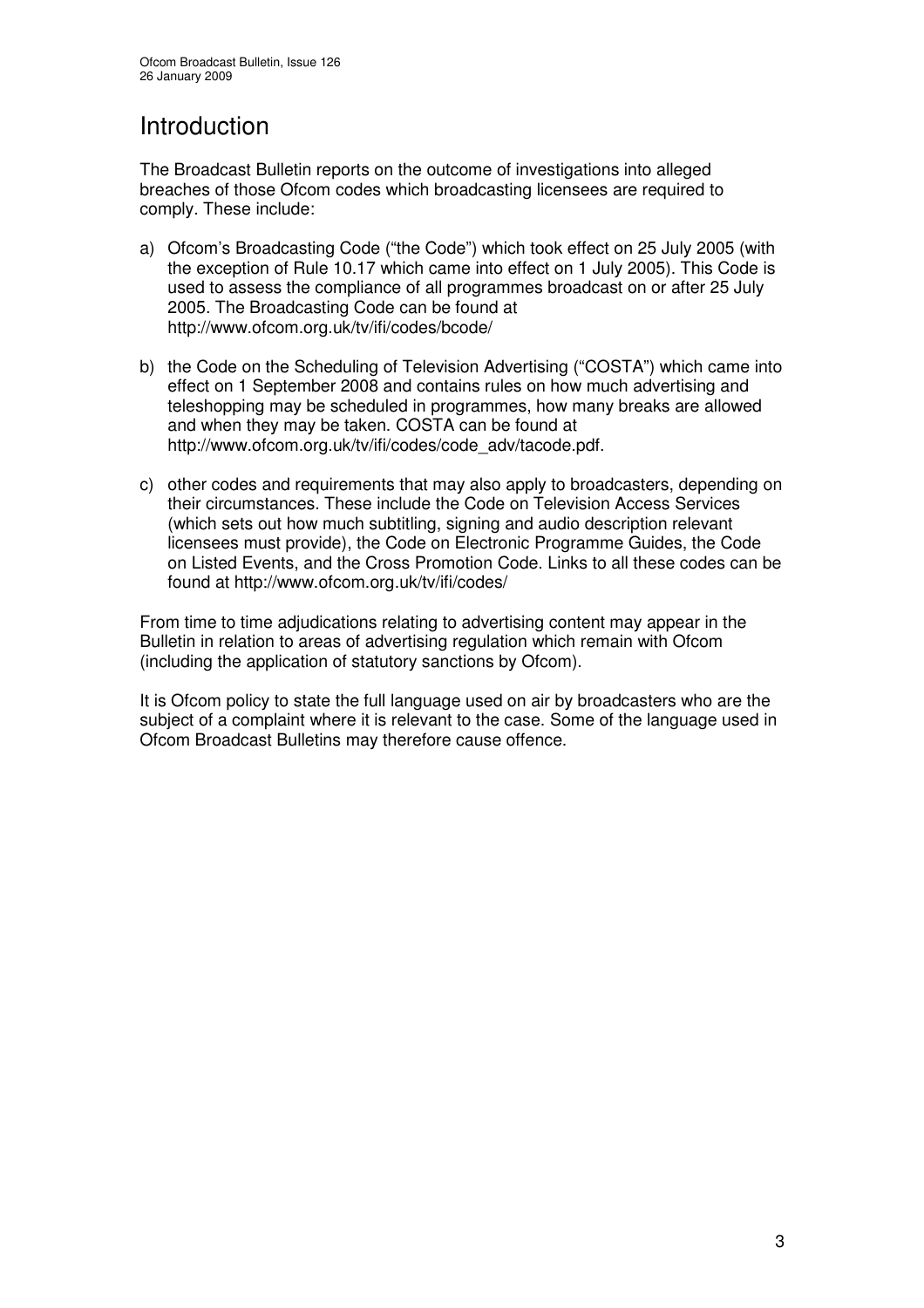# **Standards cases**

# **Notice of Sanction**

# **ITV Broadcasting Limited**

*Breach of Channel 3 licence conditions in respect of 'Out of London' production in 2006 and 2007*

On 16 January 2009 Ofcom published its decision to impose a statutory sanction on ITV Broadcasting Limited in respect of each of its 11 regional Channel 3 licences (collectively "the ITV plc licensees"). The sanction was for breach of Condition 9 of the licence which states:

*"At least 50 percent of expenditure on originated network programmes in each calendar year shall be allocated to the production of programmes produced outside the M25 area."*

Ofcom found that these rules were breached as follows:

- In 2006 45.6 per cent of expenditure on originated network programmes was allocated to the production of programmes produced outside the M25, against the requirement for at least 50 per cent; and
- In 2007, 44.3 per cent of expenditure on originated network programmes was allocated to the production of programmes produced outside the M25, against the requirement for at least 50 per cent.

For the reasons set out in the adjudication Ofcom imposed a financial penalty of **£20,000** on each of ITV's Channel 3 licences - a total of **£220,000** (payable to HM Paymaster General).

The full adjudication is available at: http://www.ofcom.org.uk/tv/obb/ocsc\_adjud/itvjan09/itvplc.pdf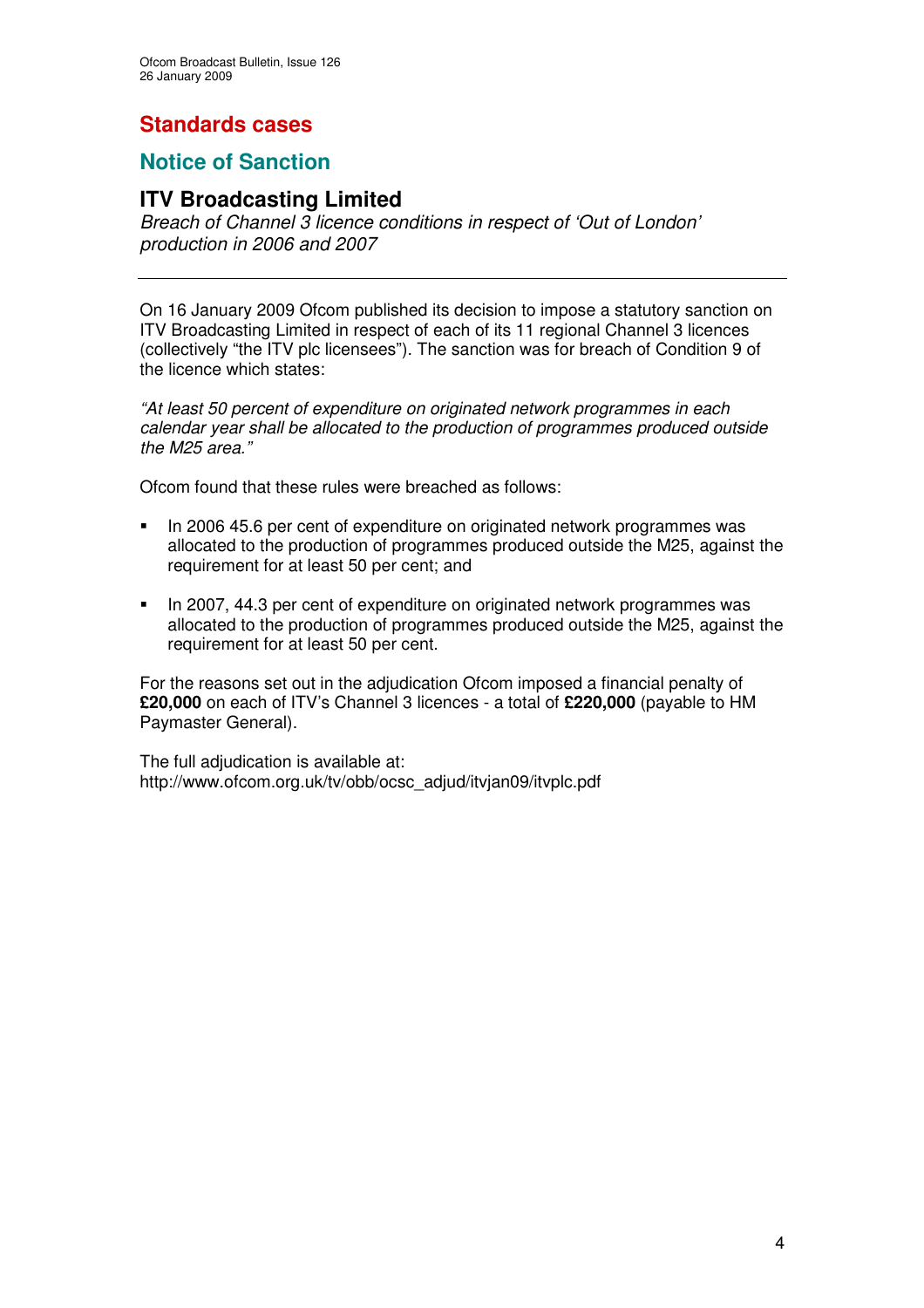# **Notice of Sanction**

# **Channel Television Ltd STV Central Ltd and STV North Ltd UTV Ltd**

*Breach of Channel 3 licence conditions in respect of 'Out of London' production in 2006 and 2007*

On 16 January 2009 Ofcom published its decision to impose statutory sanctions on Channel Television Ltd, STV Central Ltd and STV North Ltd, and UTV Ltd (collectively "the non-ITV plc licensees") in respect of their regional Channel 3 licences. The sanctions were for breaches of Condition 9 of the licence which states:

*"At least 50 percent of expenditure on originated network programmes in each calendar year shall be allocated to the production of programmes produced outside the M25 area."*

Ofcom found that these rules were breached as follows:

- In 2006 45.6 per cent of expenditure on originated network programmes was allocated to the production of programmes produced outside the M25, against the requirement for at least 50 per cent; and
- In 2007, 44.3 per cent of expenditure on originated network programmes was allocated to the production of programmes produced outside the M25, against the requirement for at least 50 per cent.

For the reasons set out in the adjudication Ofcom imposed a financial penalty of **£5,000** on Channel Television; **£5,000** on STV Central Ltd and **£5,000** on STV North Ltd; and **£5,000** on UTV Ltd (payable to HM Paymaster General).

The full adjudication is available at: http://www.ofcom.org.uk/tv/obb/ocsc\_adjud/itvjan09/nonitvplc.pdf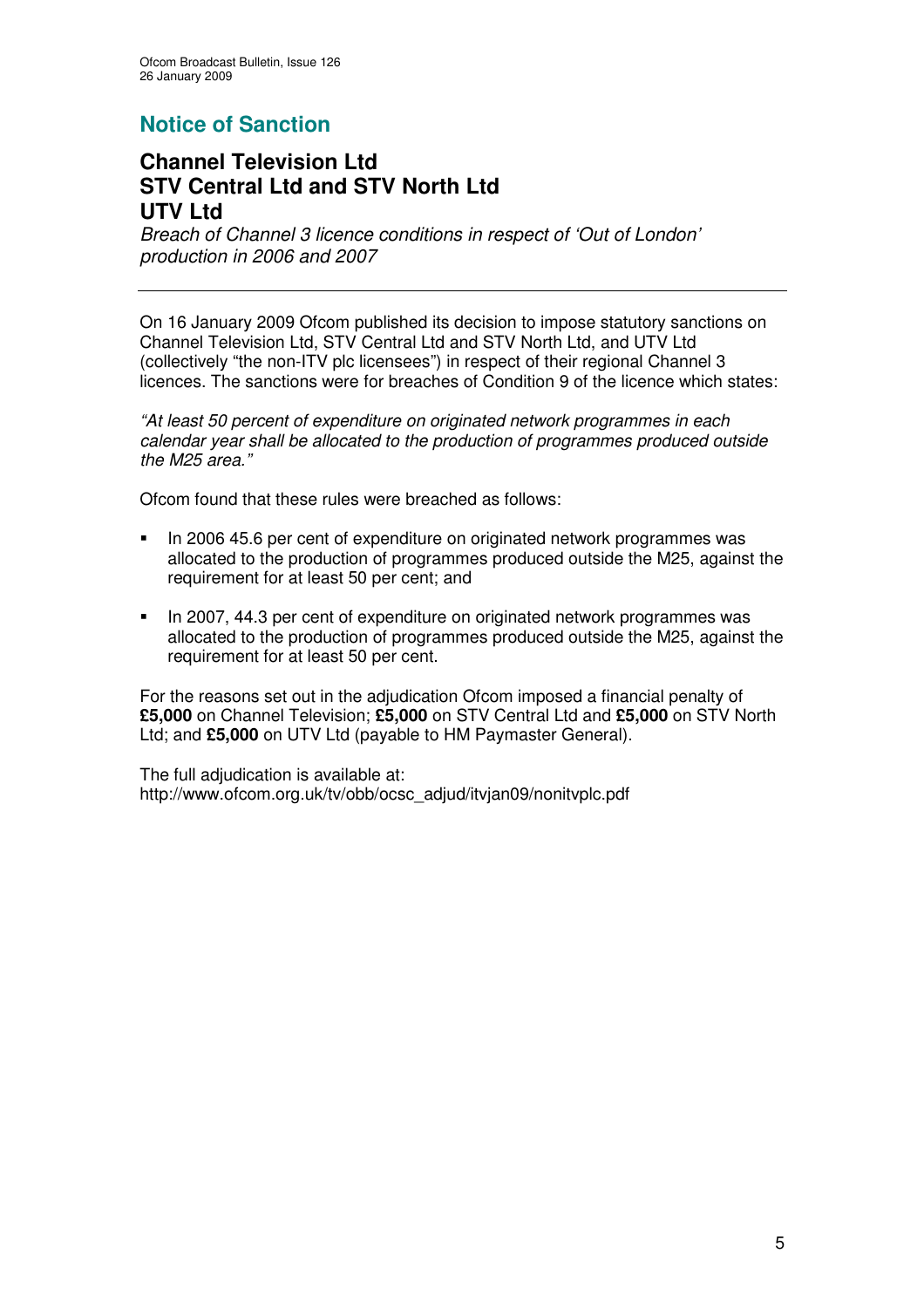# **In Breach**

# **Beat: Life on the Street**

*ITV1, Series 1: 29 October - 3 December 2006, 18:00 and Series 2: 27 January - 2 March 2008, 18:00*

### **Introduction**

*Beat: Life on the Street* is an observational documentary series about the work of Police Community Support Officers ("PCSOs") in Oxford and Lancashire. The series was fully funded by the Home Office.

Two complainants, who became aware of the Home Office's involvement with the series following press reports, objected that the programmes were essentially government "propaganda" and the Home Office's relationship with the series should have been made clear to viewers.

Ofcom sought the broadcaster's comments on the complaints under Section 9 of the Code, which applies to programme sponsorship. In particular, we asked the broadcaster to comment on the following Code Rules:

- **Rule 9.4 a sponsor must not influence the content and/or scheduling of a** programme in such a way as to impair the responsibility and editorial independence of the broadcaster.
- Rule 9.5 there must be no promotional reference to the sponsor, its name, trademark, image, activities, services or products or to any of its other direct or indirect interests. There must be no promotional generic references. Nonpromotional references are permitted only where they are editorially justified and incidental.
- Rule 9.7 The relationship between the sponsor and the sponsored programme must be transparent.

### **Response**

Channel Television ("Channel TV"), which complied the programmes on behalf of ITV Network, confirmed that the Home Office fully funded the series. The sponsorship was arranged through the Central Office of Information ("COI"). The programmes were made by an independent production company, TwoFour Productions.

### Rule 9.4 – sponsor influence

Channel TV submitted an internal document that was prepared following a compliance meeting concerning the relationship between the Home Office and the PCSO service. This document explained the Home Office's involvement with the programme. This stated that following "research undertaken by the Home Office showing the public need to have a better understanding of the role of PCSOs" the objective of the advertiser funded programme was "to illustrate the work that a PCSO does and explain the role of PCSOs". The programme formed "one element of a campaign to recruit PCSOs across England and Wales and to improve public awareness of the contribution of PCSOs".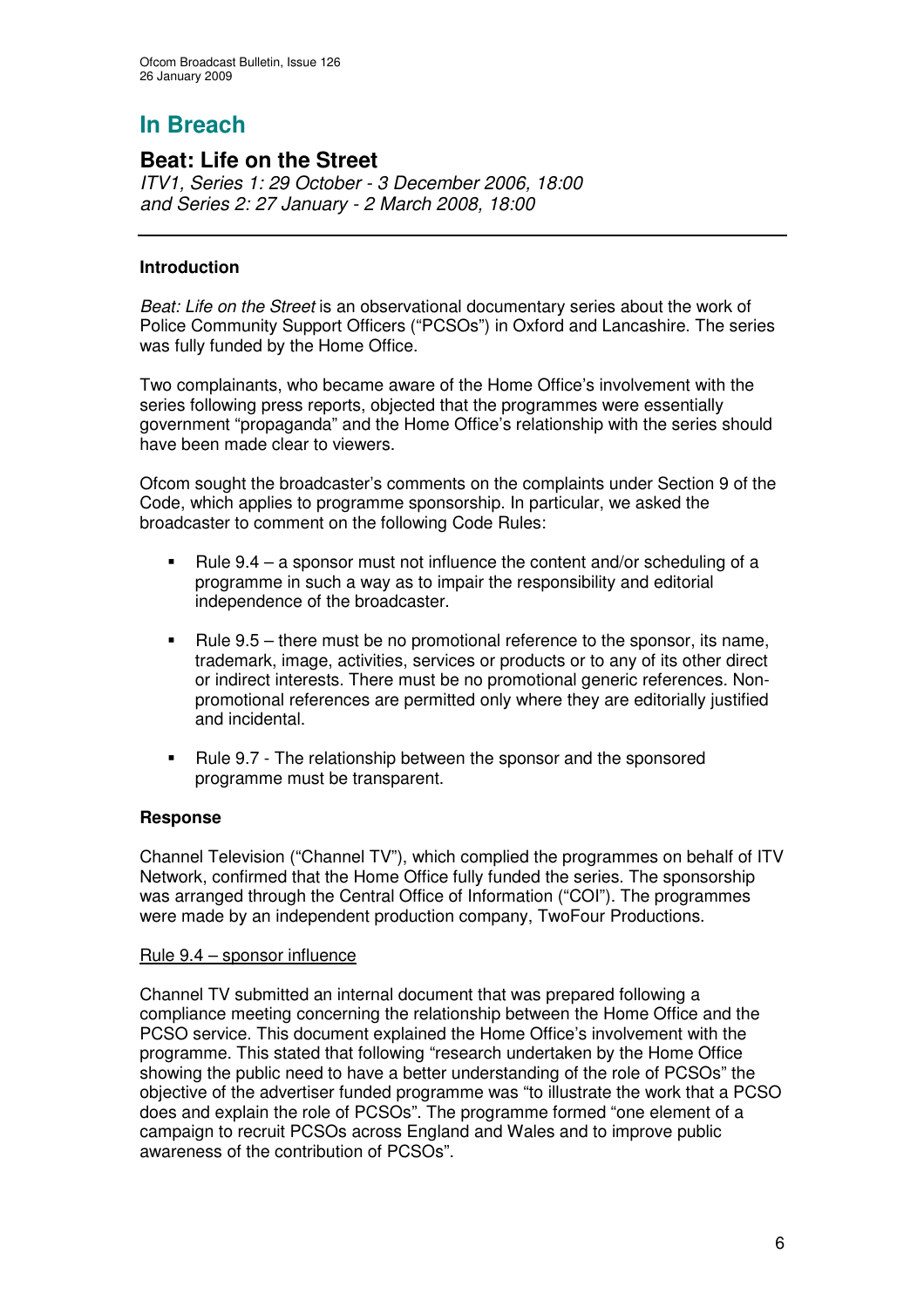Channel TV advised that from the outset TwoFour Productions retained complete editorial independence over the series, with Channel TV closely involved to ensure Code compliance. Channel TV said it was asked by the Home Office at a very early stage whether it would be possible to include information at the end of each programme, giving a telephone number for those who might wish to become PCSOs. The broadcaster deemed this inappropriate and the Home Office took no further part in discussions about potential programme content. Channel TV said the Home Office and Association of Chief Police Officers (ACPO) did however advise on matters of factual accuracy. Channel TV said the show was transmitted in an established 'local' slot, often used for documentaries, at 18:00 on Sundays, and the decision as to when to broadcast the series was taken by ITV's own schedulers, with no Home Office influence.

Channel TV believed that the series showed "a very mundane side of 'police' work": dealing with unruly teenagers and children, disputes between neighbours, attempting to resolve petty arguments, having meetings about bullies. The series provided an interesting insight into aspects of community life but was, in Channel TV's view, in no way inherently promotional for either PCSOs or the police force in general. It did not seek to glamorise or to present the PCSOs as 'heroes'. Certain elements of the series gave the impression that the PCSOs featured failed their 'clients' – for example, a story of a drug addicted couple who lost their home as a result of the PCSOs actions in reporting them to the council, whilst not offering any obvious assistance or support despite making regular visits and being well aware of the difficulties the couple faced.

Channel TV referred to a long tradition of observational documentary programmes about the work of the police. It submitted that shows such as *Crimefighters*, *Cops*, and *Police*, *Camera*, *Action* sought to illuminate the world of the police, highlighting the difficulties they face daily while maintaining a disinterested tone. In these programmes, the role of the programme maker was to record the events and leave the viewer to draw their own conclusions on the scenes they see.

### Rule 9.5 – sponsor references

Channel TV explained that the Home Office Minister has Cabinet responsibility for police policy matters, but does not run individual police forces. The 43 police forces in England and Wales are run operationally by their respective Chief Constables and each police authority employs their own personnel. The PCSOs are deployed in neighbourhood policing teams and are recruited and employed by the individual forces. As such, Channel TV believed that PCSOs are not and cannot be defined as a 'product' of the Home Office.

### Rule 9.7 – transparency of sponsorship arrangement

In response to the complainants' objections that the Home Office's relationship with the programmes was not clear, Channel TV said that the programmes featured sponsor credits at both the beginning and end. The credits were derived from the COI Crimestoppers 'Let's Keep Crime Down' campaign. The credits included the visual strapline *"Let's Keep Crime Down - In Association with Beat: Life on the Street"* and, in addition, a Home Office logo was displayed on-screen for around 3 seconds.

Channel TV said the intention behind using the COI Crimestoppers campaign as the basis for the sponsor credits was to ensure that the credits were visually arresting and had a clear thematic link to the programme. Channel TV explained that the COI is the marketing and communications organisation that works with government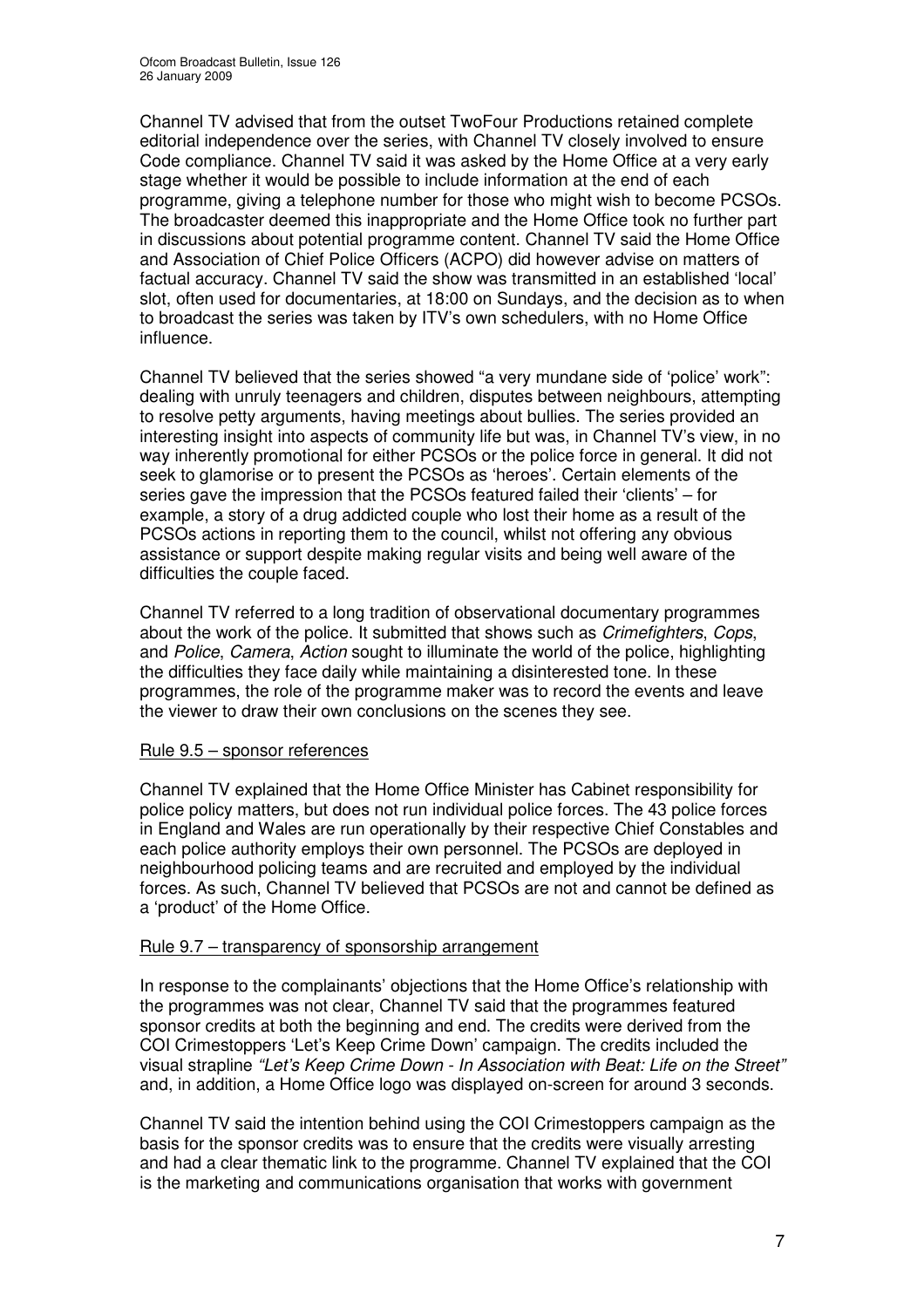departments and the public sector to produce information campaigns on issues that affect the lives of citizens – from health and education to benefits, rights and welfare. Given that the COI is a government agency, to identify it as the prime sponsor of the series in the credits did not, in Channel TV's view, raise issues under Rule 9.7

In conclusion, Channel TV said that the series painted a full and honest picture of the people who do the job of PCSO on a daily basis, and of what they do. The nature of community police work – as with other police work – provided subject matter that was inherently interesting, which is why the series was recommissioned by ITV Network. The show had proved to be very popular with viewers as well as being critically acclaimed. The Home Office had no influence over the content of the show or its place in the schedule; the sponsor credits made it clear that the programme had been made with the assistance of government funding; nothing within the programmes was inherently promotional for the PCSO service; and the programme makers remained impartial throughout.

### **Decision**

A sponsored programme is a programme that has had some or all of its costs met by the sponsor with a view to promoting its own or another's name, trademark, image, activities, services, products or any other direct or indirect interest.

The rules that apply to sponsored programmes are derived from the requirements of European legislation, the Television Without Frontiers (TWF) Directive, and from the Communications Act 2003 ("the Act"). The Act specifically requires Ofcom to ensure that the "unsuitable sponsorship" of programmes is prevented.

Ofcom's rules on programme sponsorship prevent "unsuitable sponsorship" by ensuring that:

- the editorial independence of the broadcaster is maintained and that programmes are not distorted for commercial purpose;
- sponsorship arrangements are transparent; and
- sponsor credits are separated from programme content and distinct from advertising.

The promotional benefit a sponsor gains from contributing to the funding of a programme is through associating itself with the programme. This association is identified through the sponsor credits that are broadcast around the programme.

Sponsors cannot use sponsorship arrangements as a means of placing their brands, activities, interests etc within editorial material. To ensure sponsors do not use programme content as a platform to promote their interests, Rule 9.4 of the Code prohibits a sponsor from influencing the content and/or scheduling of a programme in such a way as to impair the responsibility and editorial independence of the broadcaster.

In addition, Rule 9.5 of the Code prohibits promotional references to the sponsor, including its direct or indirect interests, in a sponsored programme. It also provides that any non-promotional reference to the sponsor, or to its interests, must be incidental and editorially justified. These rules help maintain viewer trust in the integrity of programmes by ensuring editorial content is not distorted to suit the objectives of the sponsor.

Rule 9.4 – sponsor influence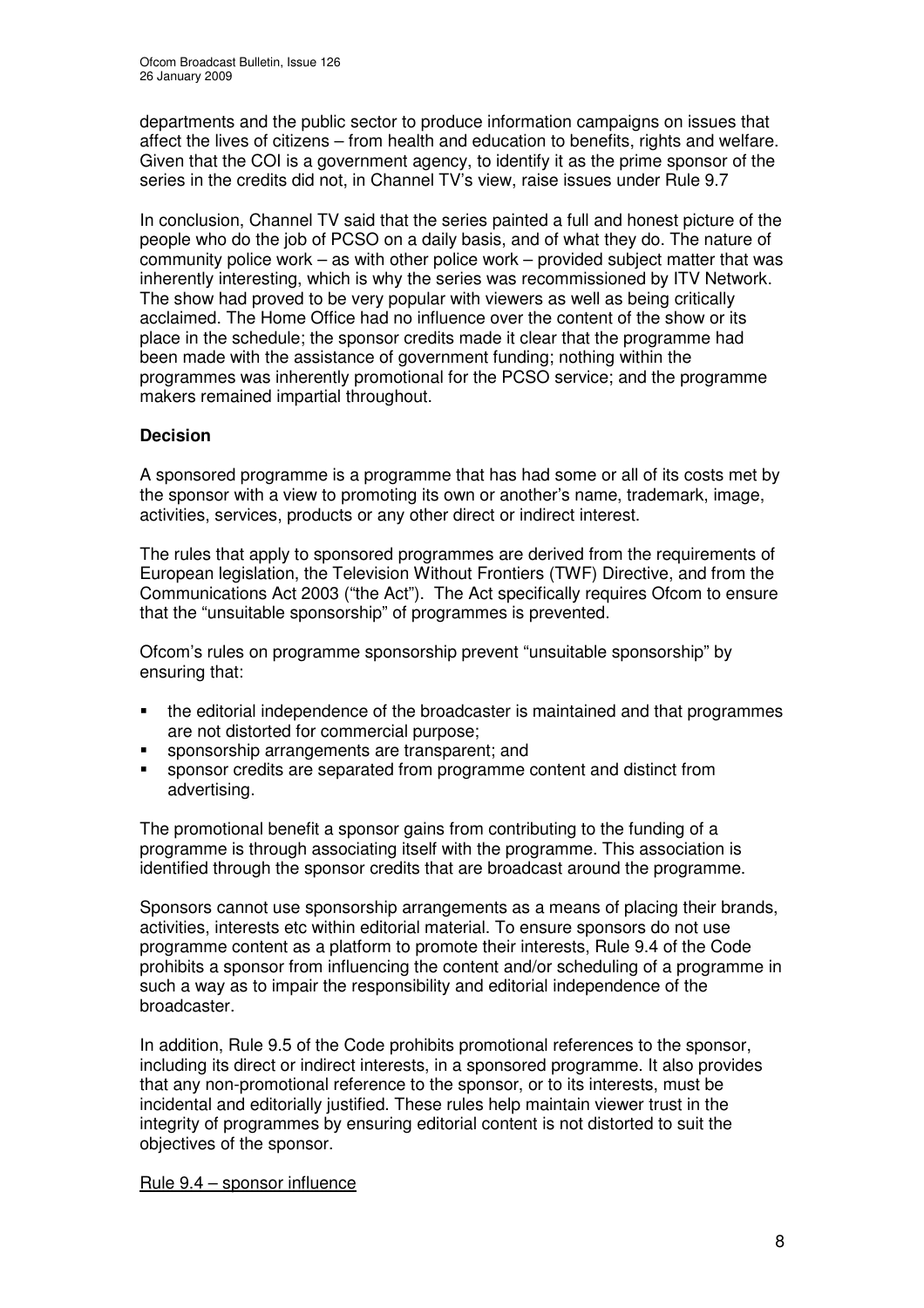By the broadcaster's own admission, the Home office's motive for funding the series was to drive recruitment and raise public awareness of the role of PCSOs. However, we note and accept Channel TV's assurances that they and the production company retained complete editorial control over the series and the Home Office's input into the programmes was limited to matters of factual accuracy.

There is no evidence to suggest that the sponsor influenced the content of the programme so as to undermine the independence of the broadcaster and, as such, we do not find the series in breach of Rule 9.4.

### Rule 9.5 – sponsor references

We also noted Channel TV's explanation of the relationship between the Home Office and PCSOs and its argument that PCSOs cannot be seen as a 'product' of the Home Office.

Rule 9.5 of the Code prohibits promotional references to the sponsor within the programme. The rule is not limited to a sponsor's products, but includes references to its name, trademark, image, activities, services or to any of the sponsor's other direct or indirect interests.

Ofcom considered that, while it may be the case that the Home Office is not directly responsible for the day to day operation of the PCSO service, it is nevertheless the government department responsible for police matters and policy. Ofcom therefore considered that, as such, the Home Office clearly has at a minimum an indirect interest in the PCSO service and its personnel. This is evident not only from Channel TV's own submissions, which show that the Home Office's objective for funding the programme was to "improve public awareness of the contribution of PCSOs", but also from the Home Office's PCSO website

(http://police.homeoffice.gov.uk/community-policing/community-support-officers), and from the Home Office's YouTube channel, which includes a promotional video about the PCSO service entitled *Beat on Your Street*.

In its determination of whether the series complied with Rule 9.5, Ofcom therefore went on to consider whether the references to the PCSO service within these series fully-funded by the Home Office were promotional and, if not promotional, whether they were both editorially justified and incidental.

We noted Channel TV's submission that the series did not promote PCSOs, principally because the series featured some stories that viewers may have perceived as showing PCSOs failing in their duties or demonstrating the negative aspects of the role. However, Ofcom judged that overall the series portrayed the PCSOs and the contribution they made to communities in a positive light. There were several elements in the programmes that contributed to this overall positive tone, including interviews with serving officers, who talked in detail about why they enjoyed their role. There were also a number of narrated statements that described the PCSO service and the work of PCSOs in communities in positive terms, such as:

 *"Throughout Britain there are communities where the opportunity for peaceful civilised life are jeopardised by an anti-social minority. It's the job of neighbourhood police teams to respond to public needs and work with other agencies to make our communities safer and better places to live …"'*;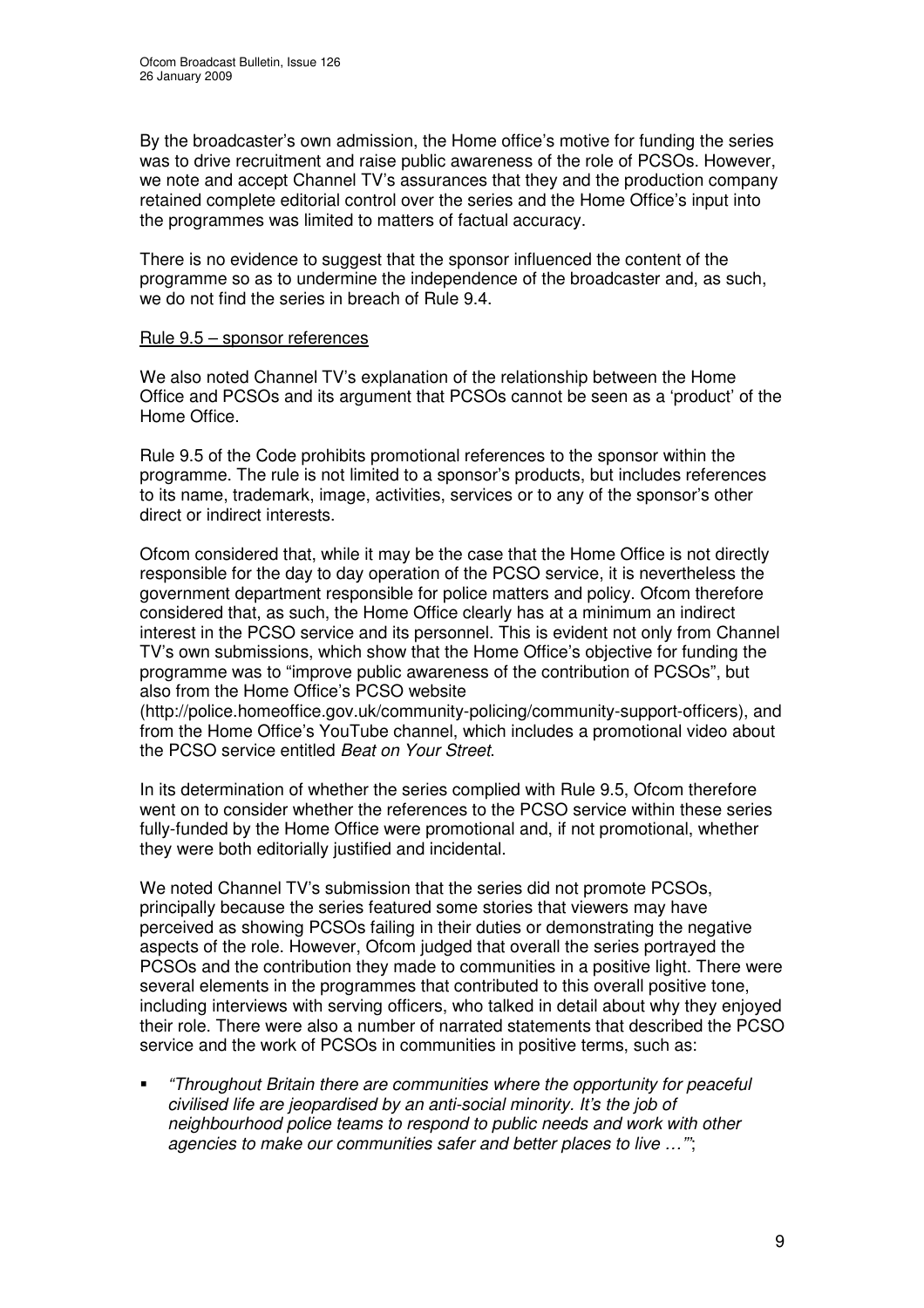- *"We see them being proactive on the front line, answering calls for help from distressed parents and being on hand at a moment in need"*; and
- *"The PCSOs are a fully salaried part of the police force with a special remit to show a high presence in the community. They have to try and reason with some of the most unreasonable on our streets, offer a shoulder to cry on at moments of stress and be on hand to defuse explosive situations"*.

Ofcom considered that the overriding tone of the programmes was supportive and likely to leave viewers with a favourable impression of the PCSO service. Taking into account the fact that the Home Office sponsored these series, and that the PCSO service is at least an indirect interest of the Home Office, Ofcom therefore considered that these references within the programmes were promotional, in breach of Rule 9.5.

Further, even if Ofcom had considered the references to the PCSO service within these sponsored series to have been non-promotional, Rule 9.5 makes clear that non-promotional references within a programme are permitted only where they are editorially justified and incidental.

As the PCSO service is an interest of the Home Office, any reference to PCSOs or the service in a programme sponsored by the Home Office would therefore have had to be not only non-promotional, but also editorially justified and incidental to comply with the Code.

In this case, the subject and focus of the series was the role and work of PCSOs. While the references to the PCSO service and the PCSOs were therefore editorially justified, these references were the fundamental editorial focus of the programmes and were therefore in no way incidental.

In view of the above, Ofcom concluded that the series were in breach of Rule 9.5

### Rule 9.7 – transparency of sponsorship arrangement

Ofcom noted that the message displayed on screen during the credits immediately preceding the programme contained the text *"Let's Keep Crime Down",* and the strapline *"Keep It Safe, Keep it Hidden - In Association with Beat: Life on the Street"*.

We considered these credits, broadcast at the start and end of each programme would have notified viewers that the programmes were sponsored. However, the references to *"Let's Keep Crime Down"* and *"Keep It Safe, Keep it Hidden"* did not tell viewers who the sponsor was. Ofcom judged that the Home Office's role and relationship with the series, as its sponsor, was not made sufficiently clear. While a small, inconspicuous Home Office logo was displayed in the top right hand corner of the screen for a very brief period at the end of the sponsor credits, Ofcom considered that the sponsorship arrangement was not made transparent since the size of its text and the brevity of the logo's appearance on screen meant it was likely to have been missed by viewers.

In Ofcom's view, the relationship between the sponsored programme and the Home Office's role as its sponsor was therefore not made transparent to the audience, in breach of Rule 9.7.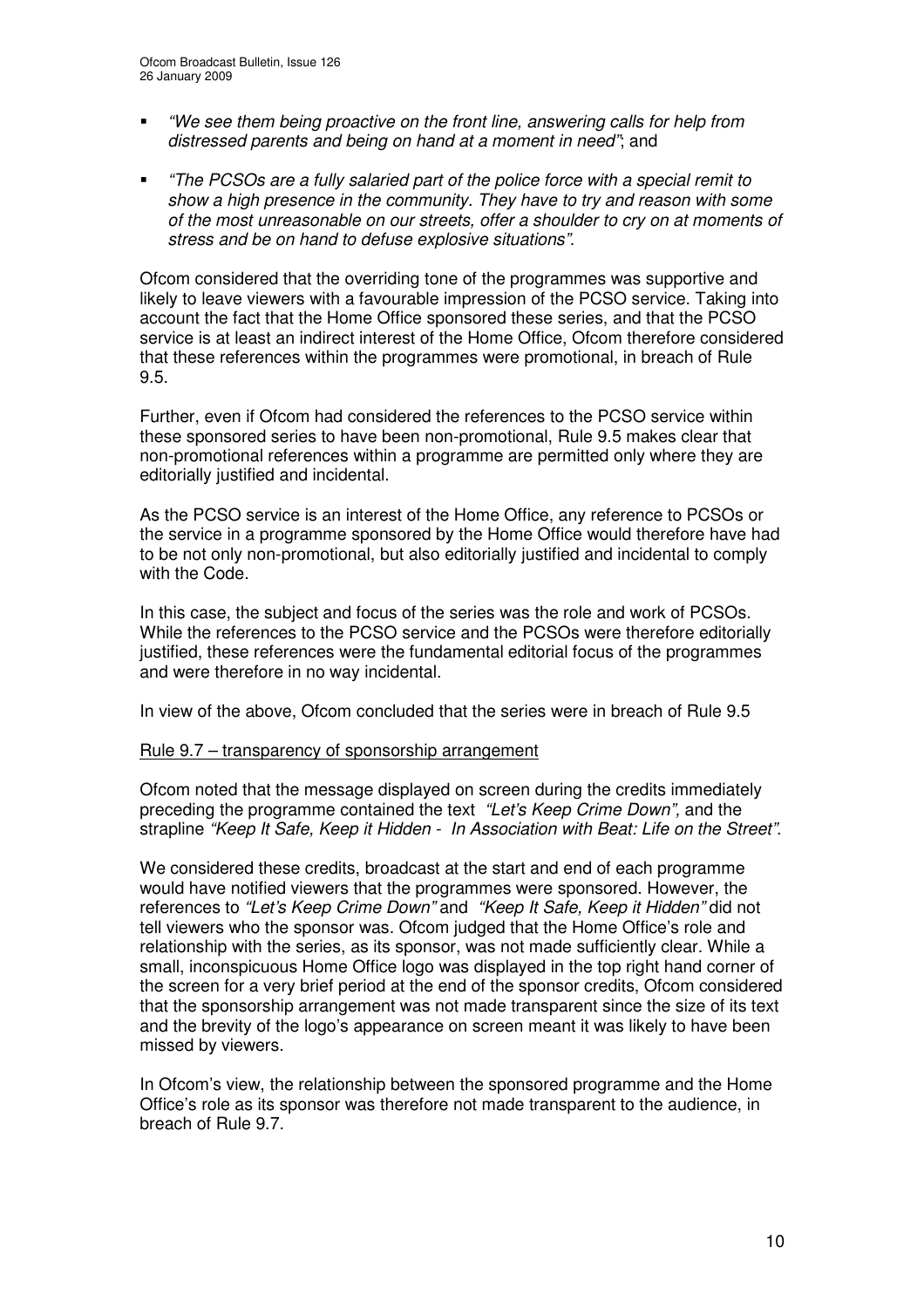In summary, Ofcom found that the sponsorship arrangement was unsuitable because of the Home Office's involvement with, and interest in, the PCSO service. Further, the sponsorship arrangement was not made transparent.

### **Breach of Rules 9.5 and 9.7**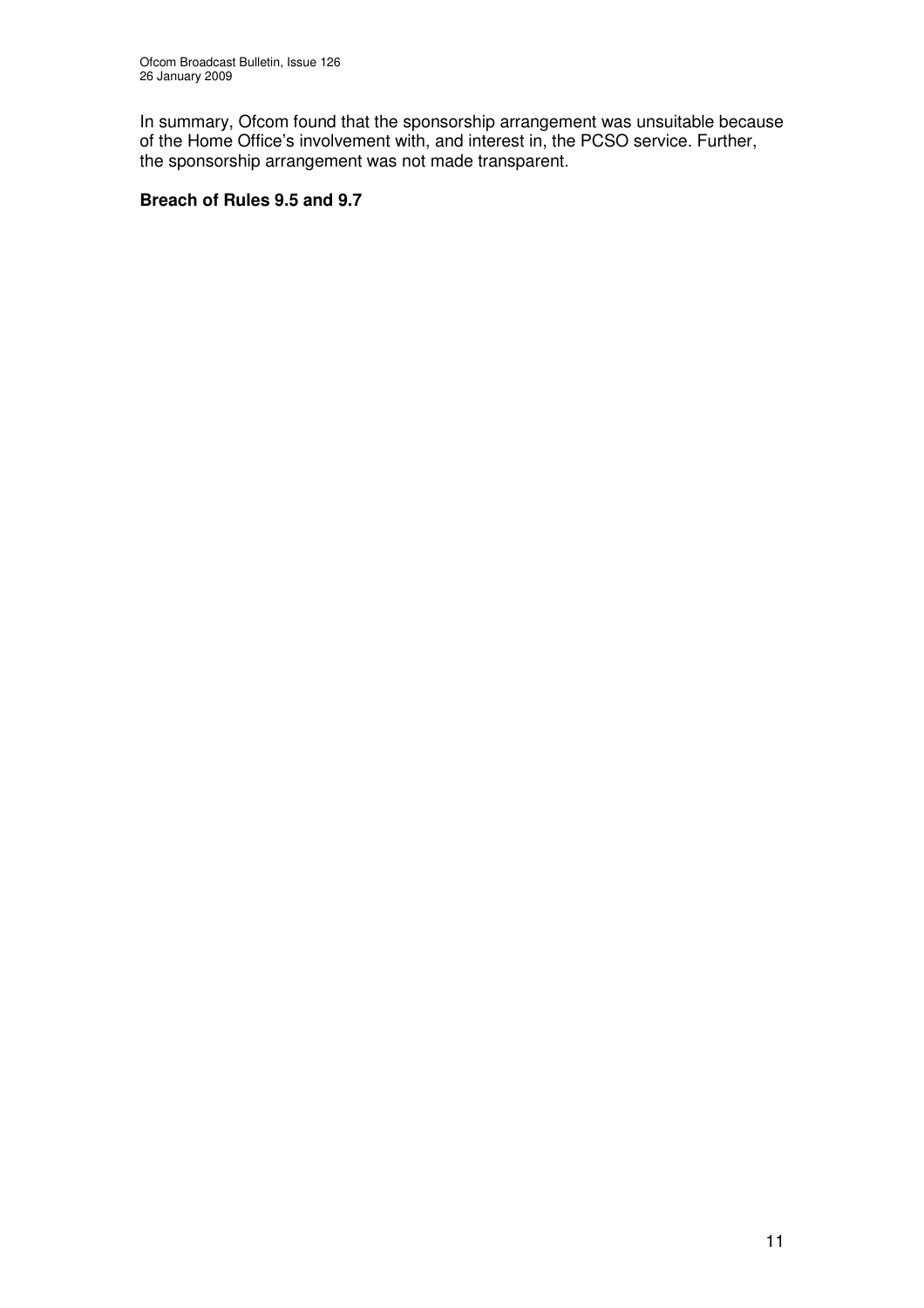# **In Breach**

# **Now That's What I Call Music Chart**

*Chart Show TV, 18 November 2008, 16:00*

### **Introduction**

During monitoring, Ofcom noted that Chart Show TV, a music channel, was broadcasting a programme called *Now That's What I Call Music Chart.* A graphic of the programme's name, which incorporated the "Now That's What I Call Music" logo (a brand of commercial compilation CDs) remained on screen throughout the programme. It was also shown in full screen between each video broadcast during the programme.

Ofcom sought the broadcaster's comments on the inclusion of a brand reference in the programme. The matter was considered under Section Ten of the Code, specifically:

- Rule 10.3 Products and services must not be promoted in programmes; and
- Rule 10.4 No undue prominence may be given in any programme to a product or service.

### **Response**

Chart Show TV stated that there was no commercial arrangement between the channel and the producers of the *Now That's What I Call Music* ("*Now*") series of compilation CDs. The broadcaster confirmed that it was responsible for producing the programme and the songs featured in the chart were determined solely by the channel.

Chart Show TV advised that it used the *Now* branding as a means of effectively "rubber stamping" a playlist of songs based on the *Now* heritage of music. It stressed that no money changed hands between it and the producers of the CDs, nor had the channel provided the brand with any commercial advertising spots or banner advertising, free of charge (or at a discounted rate). The broadcaster stated that its decision to use the *Now* brand on the programme was purely an editorial one led by the music team.

### **Decision**

The Code prohibits broadcasters promoting, or giving undue prominence to, products and services in programmes. This helps ensure that there is clear separation between programmes and advertising and prevents programmes being distorted for commercial purposes.

Ofcom accepts that, in certain circumstances, there may be editorial justification for references to products and services within programmes. In this case, we note the broadcaster wished to align its programme content with the *Now* brand. However, in doing so, the brand featured prominently throughout the programme. We consider that the broadcaster's desire to associate its content with *Now* did not provide sufficient editorial justification for the continued references to the brand and the prominence given to *Now* was not only undue but also promotional. The programme was therefore in breach of Rule 10.3 and 10.4 of the Code.

### **Breach of Rules 10.3 and 10.4**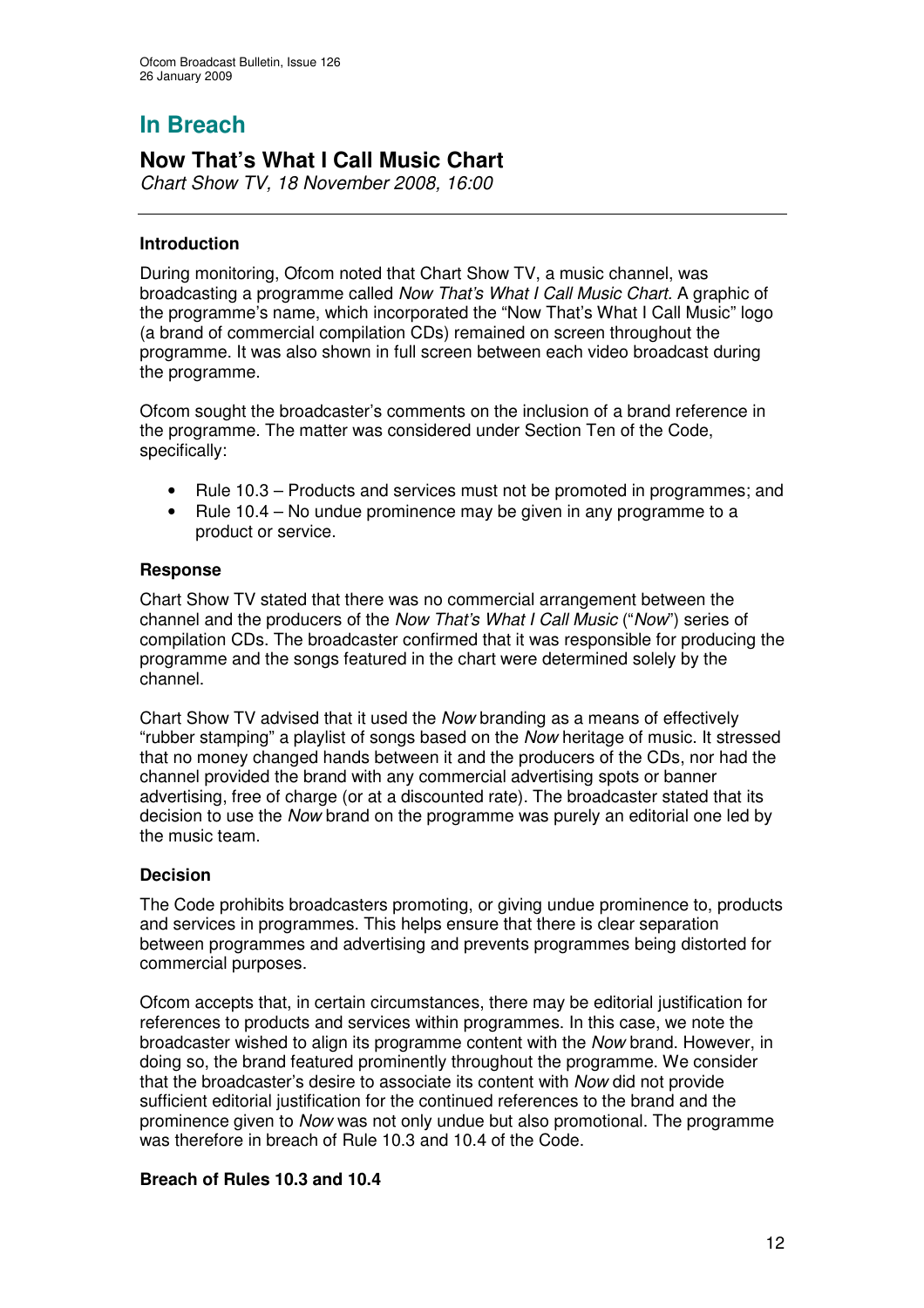# **In Breach**

# **Pizza Man by Cisco Kid**

*Clubland TV, 4 November 2008, 19:30*

### **Introduction**

Clubland TV is a dedicated music channel, featuring dance music videos. The channel was launched at the end of January 2008. A complaint was received about a music video by the artist Cisco Kid for a dance track called *"Pizza Man"*. The video featured nude female swimmers and two topless women. In addition, the performer repeatedly used the words *"son of a bitch"* and spoke in a mock Italian accent so the pronunciation of the word *"peace"* sounded like "piss", the word *"sheet"* sounded like "shit", and the word *"fork"* sounded like "fuck".

Ofcom asked for comments under Rules 1.3 (children must be protected by appropriate scheduling) and 1.16 (offensive language must not be broadcast before the watershed, unless justified by the context) of the Code.

### **Response**

Clubland TV fully accepted that this version of the video should not have been broadcast pre-watershed and apologised for any offence this may have caused. As soon as the broadcaster was notified of the complaint it removed the video from its general playlist and categorised it for broadcast after 21:00 only. Clubland TV said it was proposing to introduce a new system to ensure such incidents would not occur again.

### **Decision**

The Code requires that broadcasters avoid broadcasting offensive language and material unsuitable for children before the watershed. The language used by the performer taken together with the naked images of women, were clear examples of inappropriate material to transmit before the watershed. In Ofcom's view the use of the offensive language in this case was not justified by the context. While noting the broadcaster's admission of human error, Ofcom expects all broadcasters to have compliance procedures in place robust enough to fulfil the requirements of the Code.

This is the second occasion within a year that material has been inappropriately scheduled on Clubland TV (see Bulletin issue number 110). Ofcom has therefore recorded a breach of Rule 1.3 and Rule 1.16 for transmitting offensive language and unsuitable material before the 21:00 watershed.

### **Breach of Rules 1.3 and 1.16**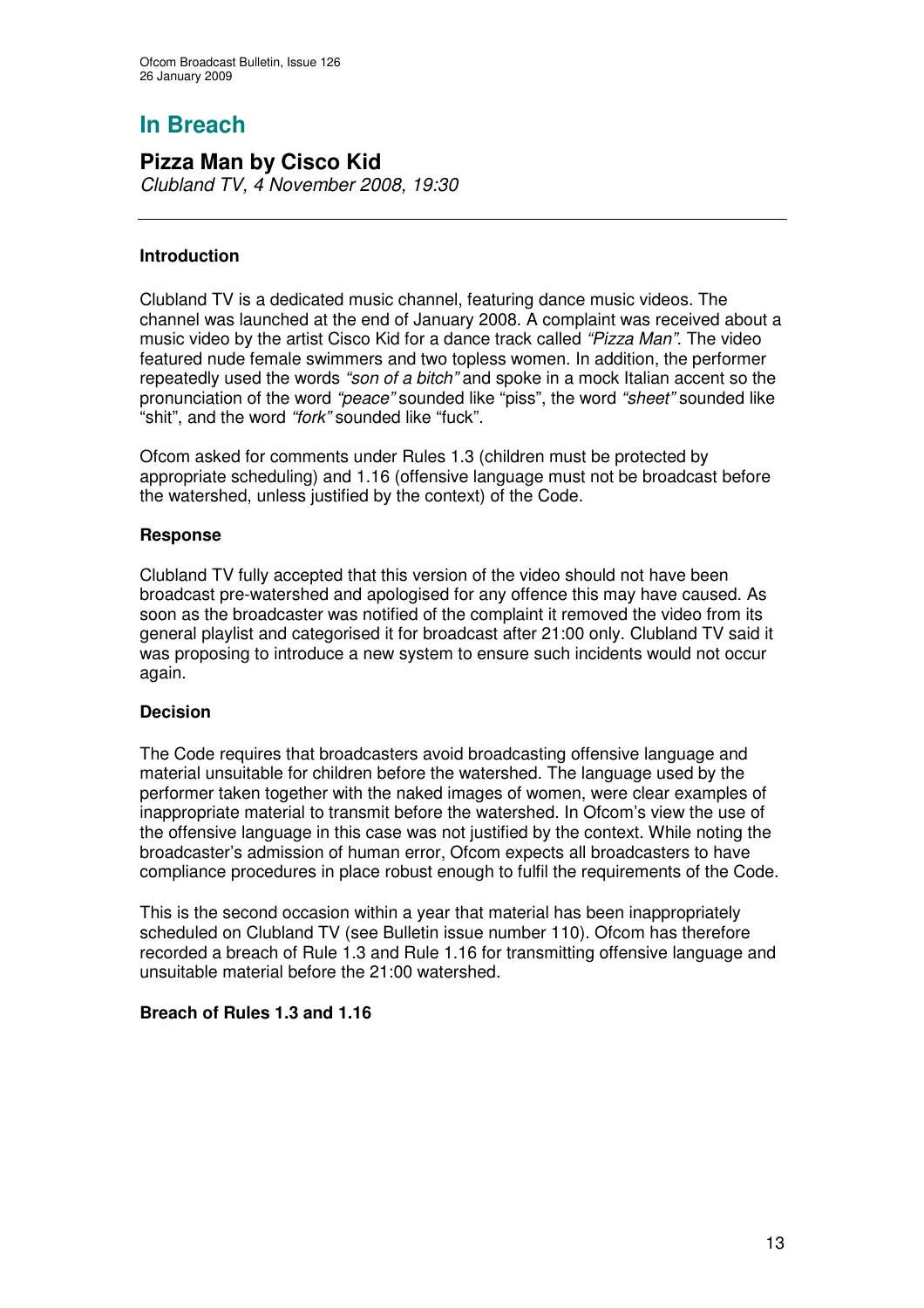# **Not In Breach**

# **Steve Sutherland**

*Galaxy Birmingham, 29 November 2008, 21:55*

### **Introduction**

Ofcom received 229 complaints concerning a track by the rap artist, Busta Rhymes, included in the *Steve Sutherland* programme. The track, *Arab Money,* included the repeated recitation of a segment from the Qur'an. The complainants considered the inclusion of the Qur'anic verses to be offensive and blasphemous. There was evidence that some of the complaints were part of an orchestrated campaign.

Ofcom noted that within the track the following words were heard (in Arabic) on a number of occasions. This was a quotation from the opening verses of the Qur'an:

"*In the name of God, the Most Gracious, the Most Merciful: All Praise is due to God, Lord of the Universe*". 1

Ofcom asked Global Radio ("Global"), which provides compliance on behalf of Galaxy Birmingham, for its comments under Rule 2.3 (material that may cause offence must be justified by the context).

### **Response**

Global expressed its sincere apologies for any offence caused by the broadcasting of the track. Global said the track in question was a remix ("the Remix") of a commercially released track ("the Original Track") by Busta Rhymes. Whilst the Original Track had contained "*Arabic-sounding lines that were in fact nonsense when transcribed*", the Remix had substituted the opening verses of the Qur'an for these nonsense words.

Global said that the production team for the programme had received the Remix from a producer from whom they had often received tracks prior to their commercial release. The broadcaster had already played the Original Track on a number of occasions, and the production team were unaware of the differences between the Original Track and the Remix. The team also took account of: the reliability of the source for the Remix; the fact that, according to Global, the Remix had been played on both BBC Radio 1 and BBC Radio 1Xtra; and the fact that the production team knew Busta Rhymes was a Muslim. Based on all these factors the production team decided that the Remix was appropriate for broadcast.

Immediately following the broadcast of the Remix, the presenter, Steve Sutherland, stated on air that he had received mixed feedback from listeners about the track just played, including the fact that the Remix contained verses from the Qur'an. On learning this, the presenter said during the programme that he would not play the track again. Global said that in the days following the broadcast, it took a number of steps: the station broadcast an on-air apology nine times; Global contacted the Muslim Council of Britain to seek advice on this matter; it suspended the presenter and producer pending an internal investigation; and it put in place measures to

<sup>1</sup> See the Surah Al Fatihah, 1:1 and 1:2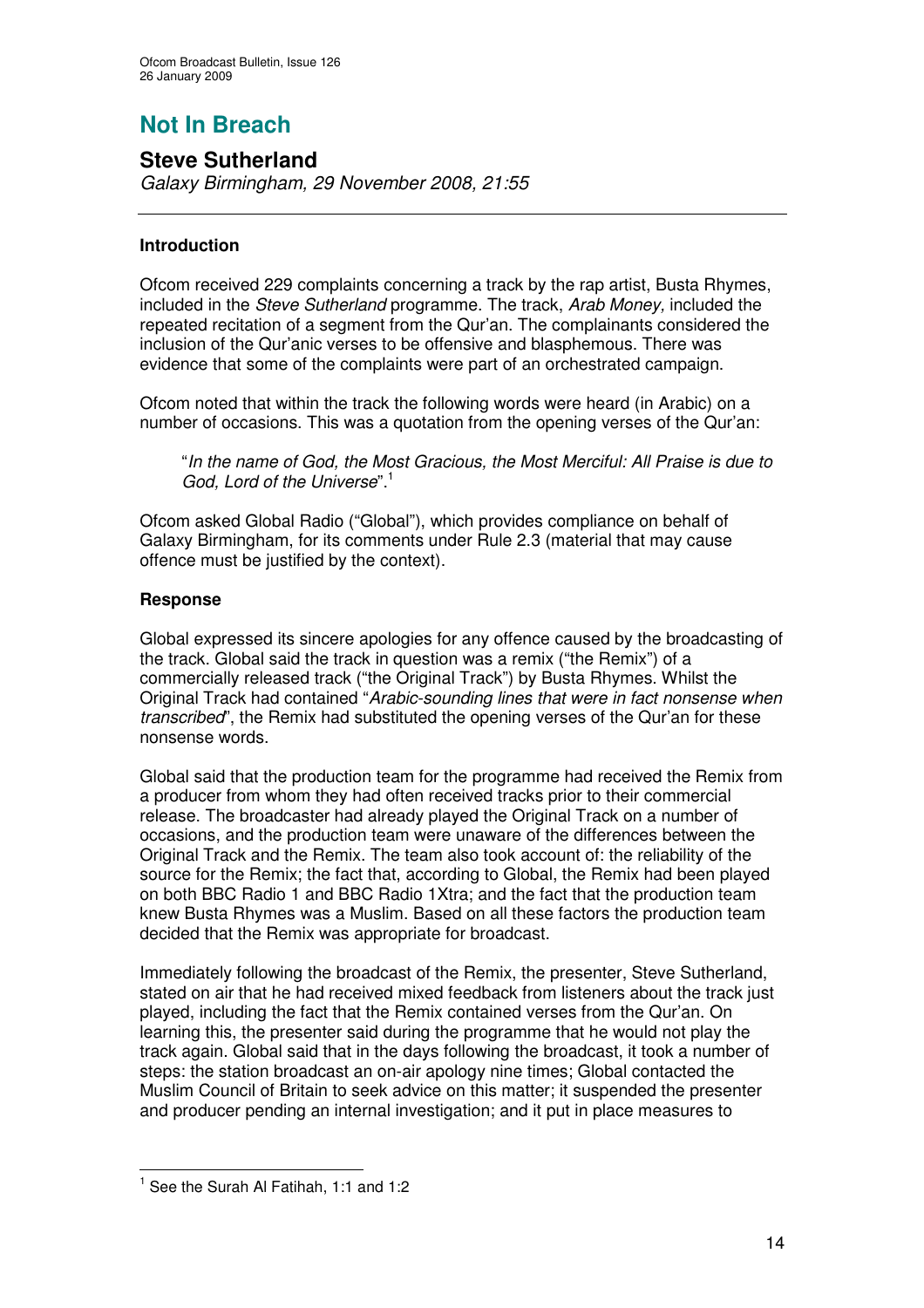ensure that no presenter on the Galaxy Network would play tracks in future, without a full understanding of the content.

### **Decision**

The Code does not make a judgement as to whether content might be blasphemous in the eyes of followers of particular religions. Broadcasters are free to include treatments, in whatever form, of aspects of any religion, as long as they comply with the Code. However, Ofcom must judge whether a broadcaster applied generally accepted standards by ensuring that members of the public were given adequate protection from offensive material.

Ofcom acknowledged that this material may have been challenging and upsetting to certain members of the Muslim community. Ofcom noted the immediate and extensive steps taken by the broadcaster to apologise for any unintentional offence caused by the broadcasting of the material in this case.

However, when reaching a decision as to whether this material breached the Code, Ofcom must take into account the broadcaster's right to freedom of expression, which includes the right to hold opinions and to receive and impart information and ideas without interference by public authority.<sup>2</sup> The Code places no restrictions on the subjects covered by broadcasters, or the manner in which such subjects are treated, so long as offensive material that is broadcast is justified by the context.

In this case, a quotation from a sacred text was added as a backdrop to a song by a well-known rap artist, who, it is reported, is a follower of Islam. The track was being played on a station specialising in contemporary black music, and Ofcom noted that the practice of sampling content from a diverse range of sources is common in this genre of music. Furthermore, the Qur'anic quotation in this case, was not directly referred to or commented upon in the other lyrics of the song. The inclusion of these words could be classed as a cultural reference within the song, rather than being included for theological reasons.

Just because a quotation from a sacred text is included within a song does not in itself constitute a breach of generally accepted standards. Ofcom considered that the large majority of the audience would, in general, have not considered the material to be beyond what would normally be expected in a programme of this type, on this particular station. Given this, the time of broadcast, and the likelihood that the degree of offence from these comments to the audience overall would be limited, Ofcom considered that the broadcast of this offensive material was, on balance, justified by the context. Therefore, the programme was not in breach of Rule 2.3.

### **Not in Breach**

 $2^{2}$  As enshrined in Article 10 of the European Convention on Human Rights.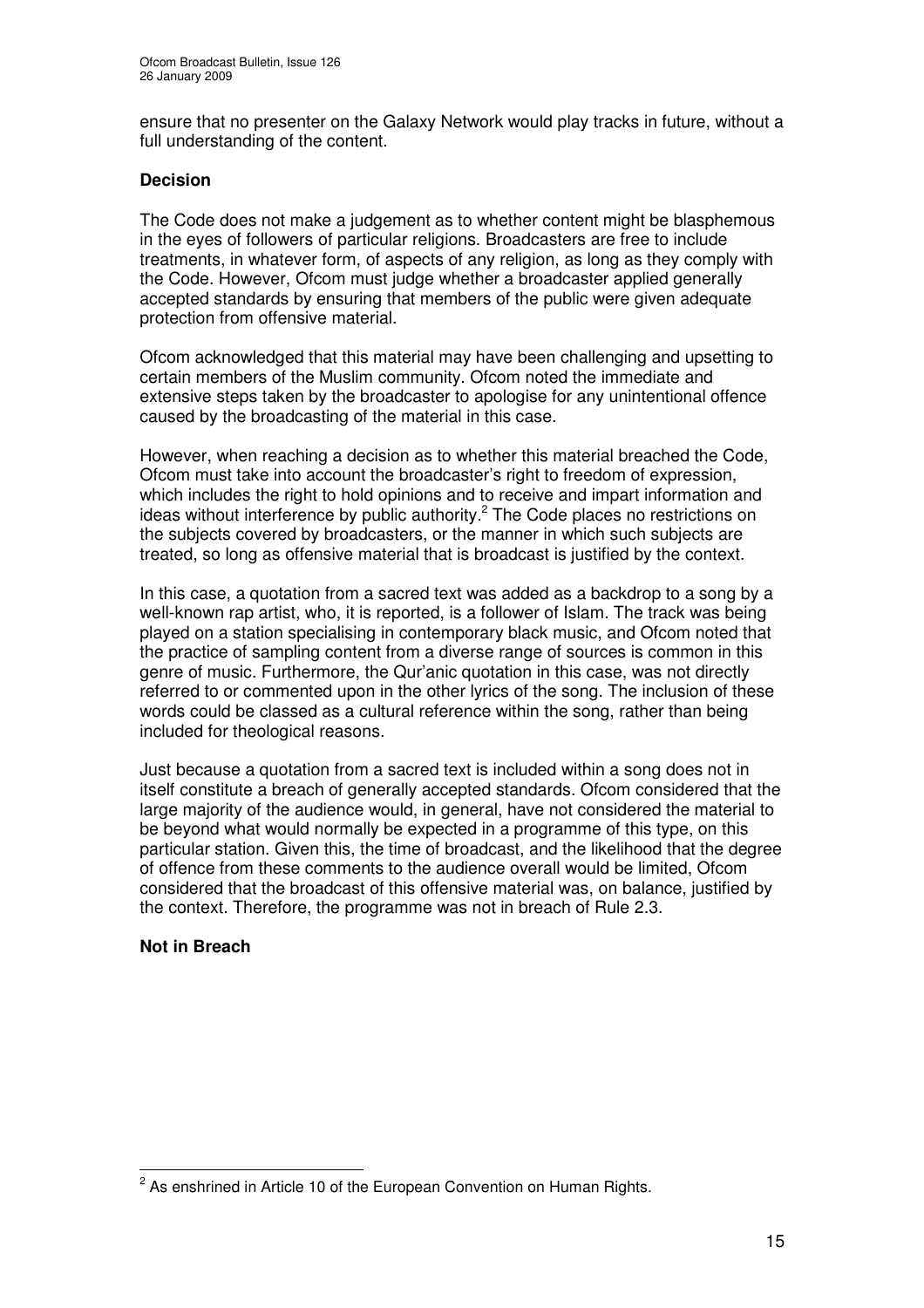# **Other Programmes Not in Breach/Resolved**

# **Up to 20 January**

| Programme                                      | <b>Transmission</b><br><b>Date</b> | <b>Channel</b>      | Category                               | <b>Number of</b><br><b>Complaints</b> |
|------------------------------------------------|------------------------------------|---------------------|----------------------------------------|---------------------------------------|
| 3 Minute Wonder: Voices                        | 14/01/2009                         | Channel 4           | Offensive Language                     |                                       |
| 4 Stand Up                                     | 20/11/2008                         | <b>BBC Radio 4</b>  | Generally Accepted<br><b>Standards</b> | 1                                     |
| A Fine Defence of Enid Blyton                  | 27/11/2008                         | <b>BBC Radio 4</b>  | <b>Generally Accepted</b><br>Standards | $\mathbf{1}$                          |
| A Girl's Guide to 21st Century<br>Sex          | 11/01/2009                         | Fiver               | Sex/Nudity                             | 1                                     |
| Alan Brazil's Sports Breakfast                 | 19/12/2008                         | Talksport           | Generally Accepted<br>Standards        | 1                                     |
| Argumental                                     | 23/11/2008                         | Dave                | Generally Accepted<br><b>Standards</b> | $\mathbf{1}$                          |
| Around the World in 80 Faiths                  | 16/01/2009                         | BBC <sub>2</sub>    | <b>Animal Welfare</b>                  | 1                                     |
| <b>BBC News</b>                                | 17/11/2008                         | BBC1                | <b>Generally Accepted</b><br>Standards | $\overline{1}$                        |
| <b>BBC iPlayer Promo</b>                       | 28/11/2008                         | BBC1                | Generally Accepted<br>Standards        | 1                                     |
| <b>Balls of Steel</b>                          | 19/11/2008                         | Channel 4           | Crime<br>(incite/encourage)            | $\mathbf{1}$                          |
| Born Survivor: Bear Grylls                     | 09/11/2008                         | Channel 4           | <b>Animal Welfare</b>                  | 1                                     |
| <b>Boston Tea Party</b>                        | 17/11/2008                         | Kanal 5             | Commercial<br>References               | 1                                     |
| Celebrity Big Brother                          | 16/01/2009                         | Channel 4           | Offensive Language                     | 2                                     |
| Celebrity Big Brother                          | 16/01/2009                         | Channel 4           | Generally Accepted<br>Standards        | $\overline{1}$                        |
| Celebrity Big Brother                          | 13/01/2009                         | Channel 4           | Generally Accepted<br>Standards        | $\overline{2}$                        |
| Celebrity Big Brother                          | 08/01/2009                         | Channel 4           | Generally Accepted<br>Standards        | $\mathbf{1}$                          |
| Celebrity Big Brother                          | 04/01/2009                         | Channel 4           | Offensive Language                     | 1                                     |
| <b>Celebrity Big Brother</b>                   | 14/01/2009                         | Channel 4           | Generally Accepted<br><b>Standards</b> | $\mathbf{1}$                          |
| Celebrity Big Brother                          | 05/01/2009                         | Channel 4           | Offensive Language                     | 1                                     |
| Celebrity Big Brother's Big<br>Mouth           | 02/01/2009                         | E <sub>4</sub>      | Generally Accepted<br>Standards        | $\overline{2}$                        |
| Celebrity Big Brother's Big<br>Mouth (trailer) | 16/01/2009                         | Channel 4           | Violence                               | 1                                     |
| Celebrity Big Brother: Live<br>Launch          | 02/01/2009                         | Channel 4           | Generally Accepted<br>Standards        | 1                                     |
| Channel 4 News                                 | 19/11/2008                         | Channel 4           | Due Impartiality/Bias                  | 3                                     |
| Channel 4 News                                 | 10/12/2008                         | Channel 4           | Generally Accepted<br>Standards        | $\overline{3}$                        |
| Chris Rock: Bigger & Blacker                   | 10/01/2009                         | Paramount<br>Comedy | Generally Accepted<br>Standards        | $\mathbf{1}$                          |
| Club Asia                                      | 02/12/2008                         | 963 AM              | Religious Issues                       | $\mathbf{1}$                          |
| Come Dine With Me                              | 26/12/2008                         | Channel 4           | Offensive Language                     | $\mathbf{1}$                          |
| Comedy Classics: The New<br>Statesman          | 02/12/2008                         | ITV1                | Due Impartiality/Bias                  | 1                                     |
| <b>Coronation Street</b>                       | 03/12/2008                         | ITV1                | Substance Abuse                        | 1                                     |
| <b>Coronation Street</b>                       | 03/12/2008                         | ITV1                | Offensive Language                     | $\mathbf{1}$                          |
| Dancing on Ice                                 | 18/01/2009                         | ITV1                | Sex/Nudity                             | 1                                     |
| Dead Set                                       | 08/01/2009                         | Channel 4           | Violence                               | 6                                     |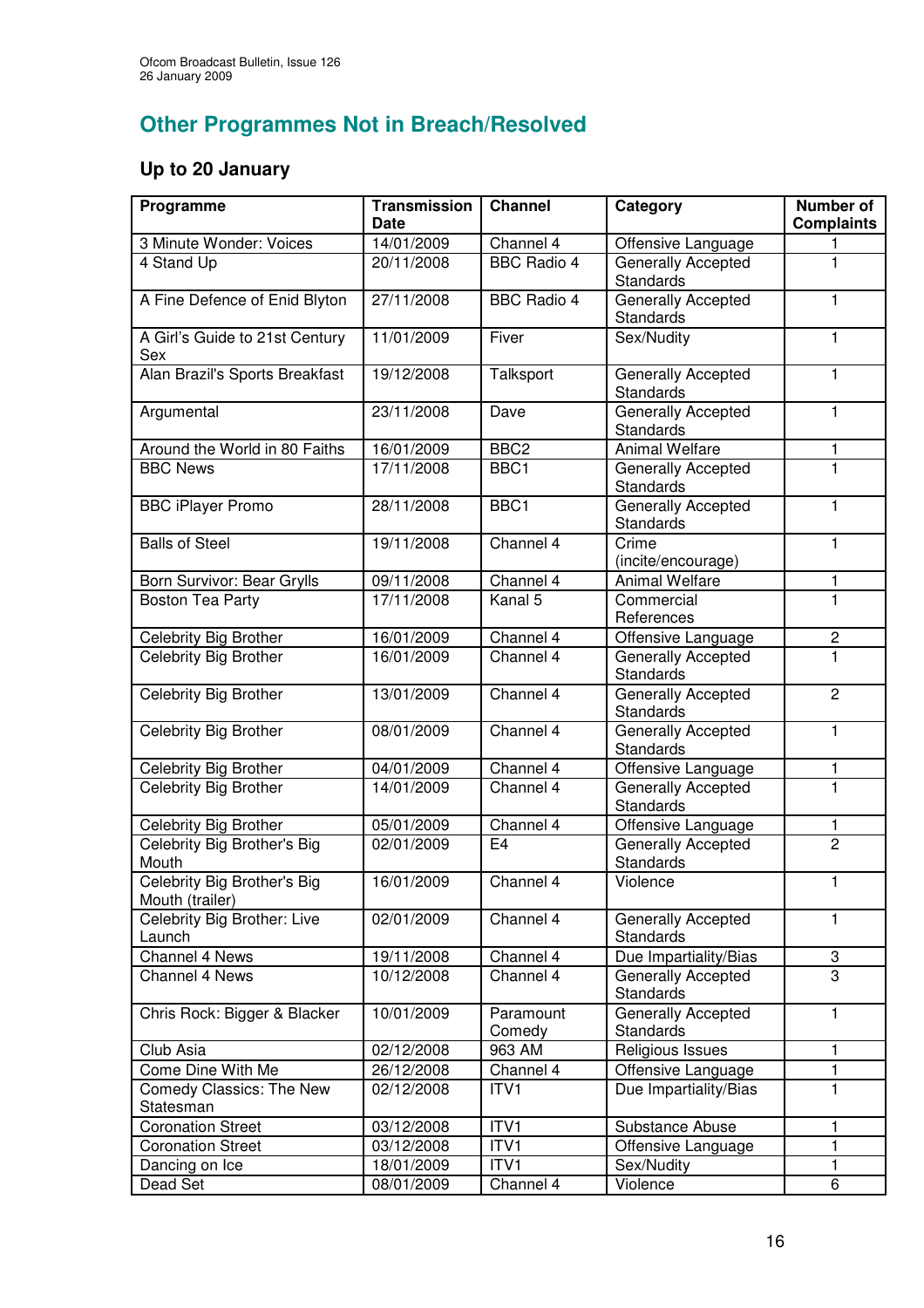| Dead Set                                | 06/01/2009 | Channel 4                        | Generally Accepted<br><b>Standards</b>        | 1                       |
|-----------------------------------------|------------|----------------------------------|-----------------------------------------------|-------------------------|
| Dead Set                                | 06/01/2009 | Channel 4                        | Violence                                      | 1                       |
| Deal or No Deal                         | 07/01/2009 | Channel 4                        | Generally Accepted<br><b>Standards</b>        | $\mathbf{1}$            |
| Demons (trailer)                        | 13/12/2008 | ITV1                             | Generally Accepted<br><b>Standards</b>        | 12                      |
| Demons (trailer)                        | 29/12/2008 | ITV1                             | Generally Accepted<br><b>Standards</b>        | $\mathbf{1}$            |
| Demons (trailer)                        | 28/12/2008 | ITV1                             | Generally Accepted<br><b>Standards</b>        | $\mathbf{1}$            |
| Dispatches: Mum Loves<br>Drugs, Not Me  | 03/11/2008 | Channel 4                        | Substance Abuse                               | $\boldsymbol{9}$        |
| EU Decide: Tonight                      | 20/10/2008 | ITV <sub>1</sub>                 | Inaccuracy/Misleading                         | 1                       |
| Eastenders                              | 06/01/2009 | BBC <sub>1</sub>                 | Dangerous Behaviour                           | 1                       |
| Eastenders                              | 16/01/2009 | BBC1                             | Generally Accepted<br><b>Standards</b>        | $\overline{1}$          |
| Einstein and Eddington                  | 22/11/2008 | BBC <sub>2</sub>                 | <b>Animal Welfare</b>                         | $\mathbf{1}$            |
| Emmerdale                               | 03/12/2008 | ITV1                             | Violence                                      | $\mathbf{1}$            |
| <b>Escape from Scorpion Island</b>      | 23/11/2008 | BBC <sub>2</sub>                 | <b>Generally Accepted</b><br><b>Standards</b> | $\mathbf{1}$            |
| Fonejacker                              | 27/11/2008 | Channel 4                        | Generally Accepted<br><b>Standards</b>        | $\mathbf{1}$            |
| Foxy Bingo Sponsorship of               | 26/11/2008 | ITV <sub>1</sub>                 | Generally Accepted<br><b>Standards</b>        | $\mathbf{1}$            |
| <b>GMTV</b>                             | 09/01/2008 | ITVI                             | Sex/Nudity                                    | 1                       |
| <b>GMTV</b>                             | 12/01/2009 | ITVI                             | Generally Accepted<br><b>Standards</b>        | $\mathbf{1}$            |
| Gillette Soccer Special                 | 26/11/2008 | <b>Sky Sports</b><br><b>News</b> | Generally Accepted<br><b>Standards</b>        | $\mathbf{1}$            |
| Going For Gold                          | n/a        | Five                             | Competitions                                  | 1                       |
| Granada Reports                         | 25/11/2008 | <b>ITV1</b> Granada              | Due Impartiality/Bias                         | 3                       |
| <b>Grand Designs</b>                    | 06/01/2009 | More4                            | Offensive Language                            | $\mathbf{1}$            |
| Harry Hill's TV Burp                    | 10/01/2009 | ITV <sub>1</sub>                 | Violence                                      | $\overline{1}$          |
| Heaven                                  | 05/01/2009 | BBC <sub>2</sub>                 | Religious Offence                             | $\mathbf{1}$            |
| Here Come the Boys                      | 30/11/2008 | ITV1                             | Generally Accepted<br>Standards               | $\overline{1}$          |
| Hollyoaks                               | 14/01/2009 | Channel 4                        | Sex/Nudity                                    | 1                       |
| Hollyoaks                               | 13/01/2009 | E <sub>4</sub>                   | Sex/Nudity                                    | 1                       |
| Hollyoaks                               | 02/12/2008 | Channel 4                        | Inaccuracy/Misleading                         | $\mathbf{1}$            |
| Hollyoaks                               | 25/11/2008 | Channel 4                        | <b>Generally Accepted</b><br><b>Standards</b> | 6                       |
| Hollyoaks                               | 24/11/2008 | E <sub>4</sub>                   | Generally Accepted<br><b>Standards</b>        | $\mathbf{1}$            |
| Hollyoaks                               | 28/11/2008 | E <sub>4</sub>                   | Generally Accepted<br><b>Standards</b>        | $\mathbf{1}$            |
| Hollyoaks                               | 14/01/2009 | Channel 4                        | Sex/Nudity                                    | $\overline{\mathbf{4}}$ |
| Hollyoaks Later                         | 27/11/2008 | E <sub>4</sub>                   | Suicide/Self Harm                             | 1                       |
| Hollyoaks Later                         | 27/11/2008 | E <sub>4</sub>                   | Generally Accepted<br><b>Standards</b>        | 1                       |
| Horizon Radio                           | 10/12/2008 | Horizon Radio                    | Generally Accepted<br><b>Standards</b>        | $\mathbf{1}$            |
| Horizon: How Mad Are You?               | 11/11/2008 | BBC <sub>2</sub>                 | Generally Accepted<br><b>Standards</b>        | $\mathbf{1}$            |
| I'm A Celebrity, Get Me Out Of<br>Here! | 20/11/2008 | ITV1                             | Generally Accepted<br>Standards               | $\overline{4}$          |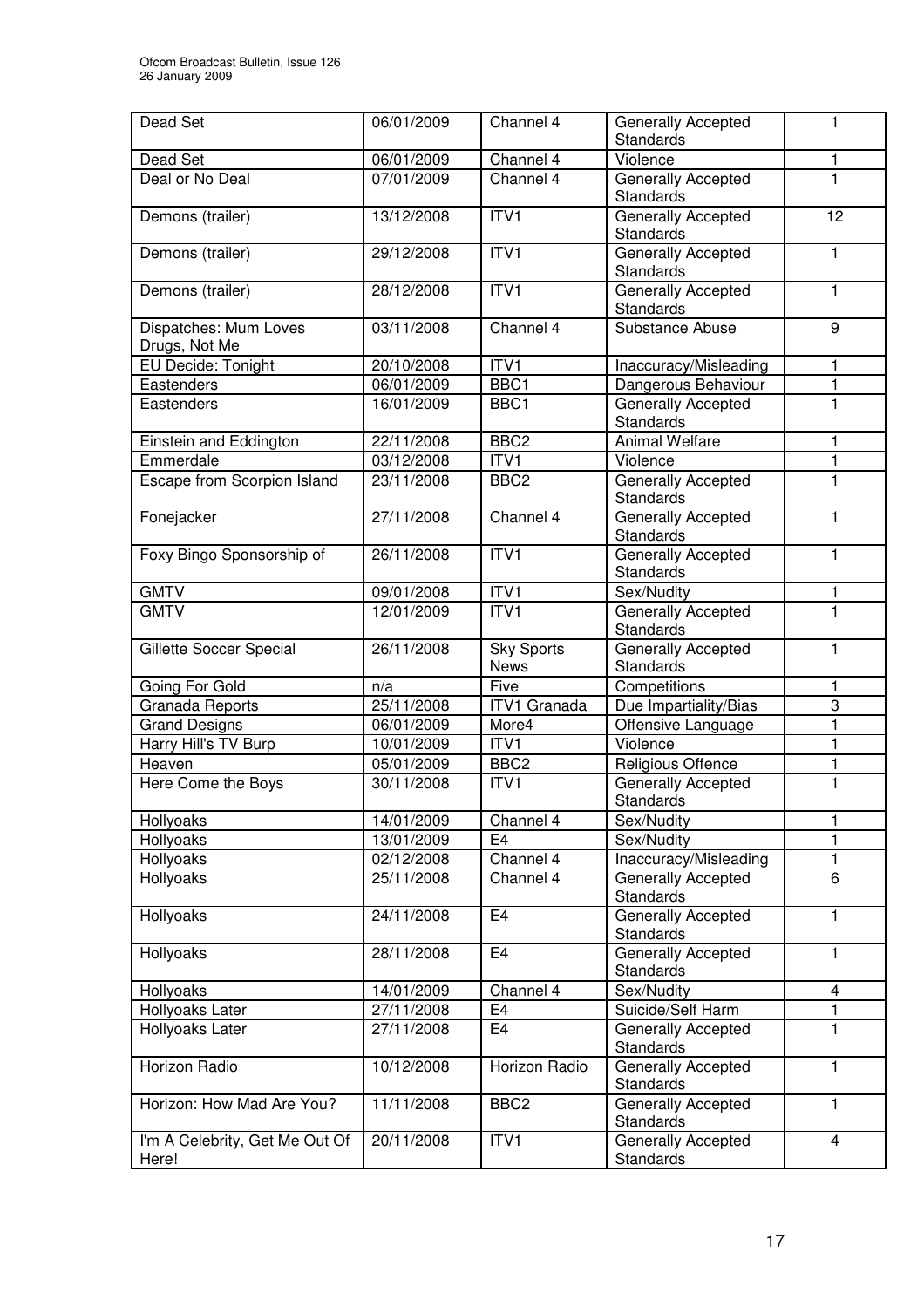| I'm A Celebrity, Get Me Out Of<br>Here!   | 20/11/2008 | ITV1                         | Use of Premium Rate<br><b>Numbers</b>         | 1                       |
|-------------------------------------------|------------|------------------------------|-----------------------------------------------|-------------------------|
| I'm A Celebrity, Get Me Out of<br>Here!   | 29/11/2008 | ITVI                         | <b>Animal Welfare</b>                         | $\overline{\mathbf{4}}$ |
| I'm A Celebrity, Get Me Out of<br>Here!   | 29/11/2008 | ITVI                         | Use of Premium Rate<br><b>Numbers</b>         | $\overline{\mathbf{4}}$ |
| I'm A Celebrity, Get Me Out of<br>Here!   | 29/11/2008 | ITVI                         | Generally Accepted<br><b>Standards</b>        | $\mathbf{1}$            |
| I'm A Celebrity, Get Me Out of<br>Here!   | 22/11/2008 | ITVI                         | <b>Animal Welfare</b>                         | 8                       |
| I'm A Celebrity, Get Me Out of<br>Here!   | 01/12/2008 | ITVI                         | Use of Premium Rate<br><b>Numbers</b>         | $\overline{\mathbf{4}}$ |
| <b>ITV News</b>                           | 10/12/2008 | ITVI                         | Generally Accepted<br><b>Standards</b>        | 3                       |
| Ice Truckers                              | 26/12/2008 | Five                         | Offensive Language                            | $\mathbf{1}$            |
| James O'Brien                             | 16/12/2008 | <b>LBC 97.3FM</b>            | Offensive Language                            | $\mathbf{1}$            |
| James Whale                               | 09/12/2008 | <b>LBC</b>                   | Competitions                                  | $\mathbf{1}$            |
| Jeremy Vine                               | 28/11/2008 | <b>BBC Radio 2</b>           | Generally Accepted<br><b>Standards</b>        | $\overline{1}$          |
| Jamie's Ministry of Food                  | 21/10/2008 | Channel 4                    | Offensive Language                            | 3                       |
| Jamie's Ministry of Food                  | 14/10/2008 | Channel 4                    | Offensive Language                            | $\overline{\mathbf{4}}$ |
| Jamie's Ministry of Food                  | 30/09/2008 | Channel 4                    | <b>Generally Accepted</b><br>Standards        | 1                       |
| Jamie's Ministry of Food                  | 14/10/2008 | Channel 4                    | Offensive Language                            | 1                       |
| Jo Russell                                | 13/12/2008 | Absolute Radio               | Offensive Language                            | $\overline{1}$          |
| Jon Gaunt                                 | 13/10/2008 | Talksport                    | Offensive Language                            | $\mathbf{1}$            |
| Katy Brand's Big Ass Show                 | 13/01/2009 | ITV1                         | Religious Offence                             | 1                       |
| Ken Livingstone                           | 29/11/2008 | <b>LBC 97.3 FM</b>           | Generally Accepted<br>Standards               | $\overline{1}$          |
| Kids Do the Funniest Things               | 03/12/2008 | $ITV2+1$                     | <b>Generally Accepted</b><br>Standards        | $\mathbf{1}$            |
| LK Today                                  | 26/11/2008 | ITVI                         | Religious Offence                             | 3                       |
| Little Red Tractor                        | 21/08/2008 | <b>CBeebies</b>              | Generally Accepted<br>Standards               | $\mathbf{1}$            |
| Location, Location, Location:             | 17/11/2008 | Channel 4                    | Inaccuracy/Misleading                         | $\mathbf{1}$            |
| A Survival Guide                          |            |                              |                                               |                         |
| Loose Women                               | 28/11/2008 | ITV1                         | Sex/Nudity                                    | 1                       |
| Maltesers sponsorship of<br>Loose Women   | n/a        | ITV1                         | Crime<br>(incite/encourage)                   | 1                       |
| Most Haunted Live: The<br>Search for Evil | 15/01/2009 | Living                       | <b>Generally Accepted</b><br><b>Standards</b> | $\mathbf{1}$            |
| My Parents Are Aliens                     | 24/11/2008 | <b>CITV</b>                  | Sex/Nudity                                    | 3                       |
| New You've Been Framed                    | 29/11/2008 | ITV1                         | Inaccuracy/Misleading                         | 3                       |
| New You've Been Framed!                   | 22/11/2008 | ITV1                         | Dangerous Behaviour                           | $\overline{\mathbf{4}}$ |
| News at Ten                               | 01/12/2008 | ITV1                         | Generally Accepted<br><b>Standards</b>        | 1                       |
| News at Ten                               | 02/12/2008 | ITV1                         | Generally Accepted<br><b>Standards</b>        | $\mathbf{1}$            |
| News at Ten                               | 02/12/2008 | ITV1                         | Violence                                      | 1                       |
| Newsnight                                 | 26/11/2008 | BBC <sub>2</sub>             | <b>Generally Accepted</b><br><b>Standards</b> | $\mathbf{1}$            |
| Off the Ball                              | 15/11/2008 | <b>BBC Radio</b><br>Scotland | Sex/Nudity                                    | $\mathbf{1}$            |
| Oz and James Drink to Britain             | 06/01/2009 | BBC <sub>2</sub>             | Offensive Language                            | $\mathbf{1}$            |
| Paul Merton in India                      | 05/11/2008 | Five                         | Violence                                      | $\mathbf{1}$            |
| Q103 News                                 | 16/12/2008 | Q103                         | Commercial<br>References                      | $\mathbf{1}$            |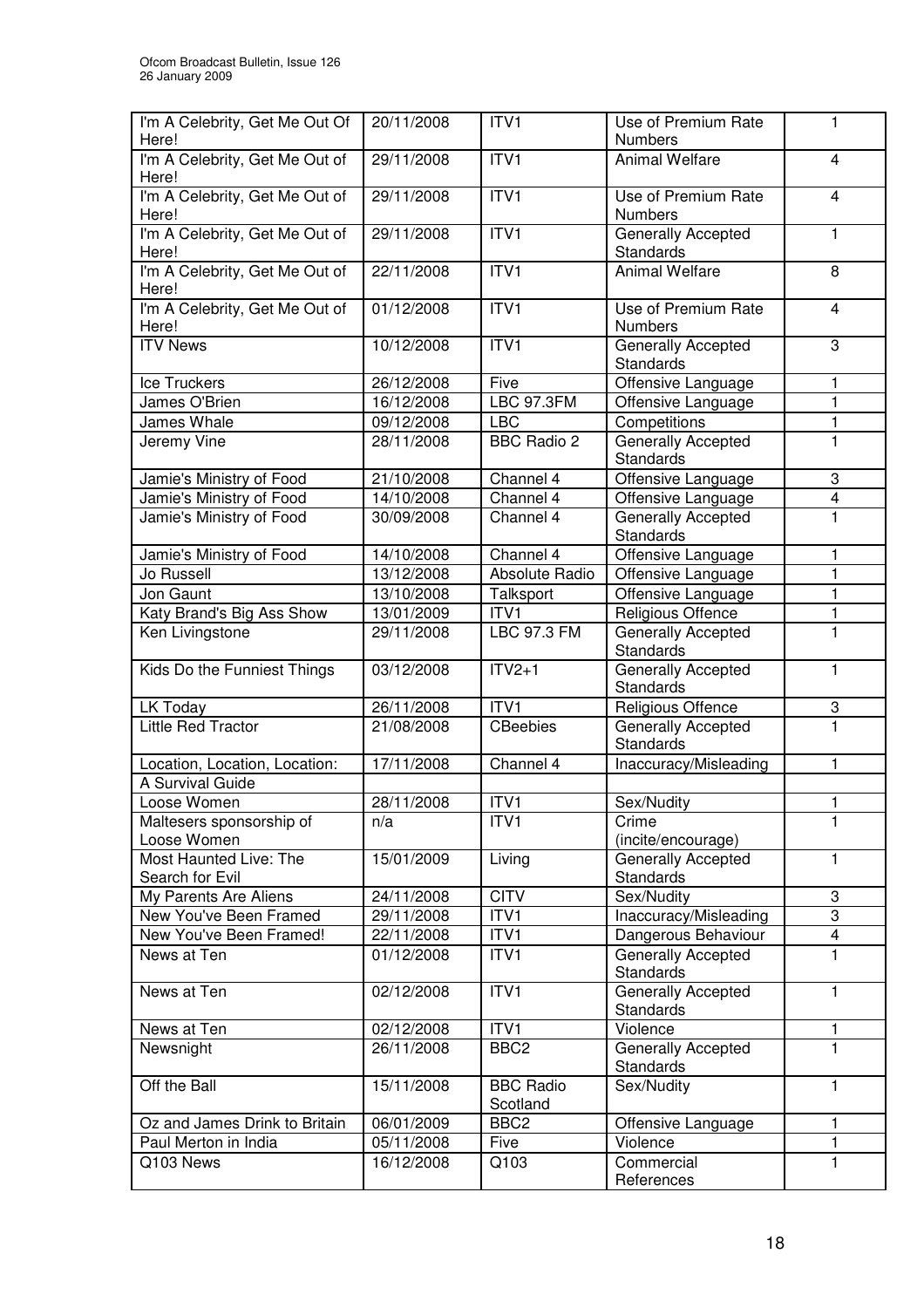| Quiz Call                                 | 19/12/2008 | Five               | Generally Accepted<br>Standards        | 1              |
|-------------------------------------------|------------|--------------------|----------------------------------------|----------------|
| Quiz Call                                 | 19/12/2008 | Five               | Use of Premium Rate<br><b>Numbers</b>  | $\mathbf{1}$   |
| Revelation                                | 23/11/2008 | BBC <sub>1</sub>   | <b>Religious Offence</b>               | 1              |
| <b>Roulette Nation</b>                    | 13/01/2009 | Virgin 1           | Inaccuracy/Misleading                  | $\mathbf{1}$   |
| <b>Russell Brand</b>                      | 18/10/2008 | <b>BBC Radio 2</b> | Offensive Language                     | 1              |
| <b>Russell Brand Live</b>                 | 26/09/2008 | Channel 4          | Religious Offence                      | 6              |
| <b>Russell Brand Live</b>                 | 29/12/2008 | E <sub>4</sub>     | Religious Offence                      | 3              |
| <b>Sky News</b>                           | 29/11/2008 | <b>Sky News</b>    | Inaccuracy/Misleading                  | $\overline{2}$ |
| <b>Sky News</b>                           | 10/12/2008 | <b>Sky News</b>    | <b>Generally Accepted</b><br>Standards | $\overline{2}$ |
| <b>Sky News</b>                           | 29/11/2008 | <b>Sky News</b>    | Generally Accepted<br>Standards        | $\mathbf{1}$   |
| <b>Sky News</b>                           | 02/01/2009 | <b>Sky News</b>    | Inaccuracy/Misleading                  | 1              |
| Soccer AM                                 | 22/11/2008 | Sky One            | Generally Accepted<br>Standards        | $\mathbf{1}$   |
| Soccer AM                                 | 22/11/2008 | Sky One            | Sex/Nudity                             | $\mathbf{1}$   |
| Star Trek (trailer)                       | 06/01/2009 | Virgin1 $+1$       | Sex/Nudity                             | $\mathbf{1}$   |
| Step Inside                               | 29/11/2008 | <b>CBeebies</b>    | <b>Animal Welfare</b>                  | 1              |
| <b>Stephen King's Nightmares</b>          | 03/12/2008 | Five US            | Generally Accepted<br>Standards        | $\overline{2}$ |
| & Dreamscapes (trailer)                   |            |                    |                                        |                |
| <b>Strictly Come Dancing</b>              | 25/10/2008 | BBC <sub>1</sub>   | <b>Animal Welfare</b>                  | 1              |
| <b>Strictly Come Dancing</b>              | 22/11/2008 | BBC1               | Sex/Nudity                             | $\overline{2}$ |
| <b>Strictly Come Dancing</b>              | 06/12/2008 | BBC1               | Use of Premium Rate<br><b>Numbers</b>  | $\mathbf{1}$   |
| <b>Strictly Come Dancing</b>              | 22/11/2008 | BBC1               | Generally Accepted<br>Standards        | $\mathbf{1}$   |
| Strictly Come Dancing: The<br>Results     | 09/11/2008 | BBC1               | Generally Accepted<br>Standards        | $\mathbf{1}$   |
| Switch                                    | 30/11/2008 | <b>BBC Radio 1</b> | Generally Accepted<br>Standards        | $\mathbf{1}$   |
| Switch                                    | 30/11/2008 | <b>BBC Radio 1</b> | Sex/Nudity                             | $\mathbf{1}$   |
| T <sub>4</sub>                            | 30/11/2008 | Channel 4          | Generally Accepted<br>Standards        | $\overline{1}$ |
| TOTP <sub>2</sub>                         | 23/11/2008 | Dave               | Generally Accepted<br><b>Standards</b> | $\overline{2}$ |
| Teenage Kicks                             | 29/11/2008 | <b>BBC Radio 2</b> | Offensive Language                     | 1              |
| <b>Tenerife Uncovered</b>                 | 01/11/2008 | Sky Two            | U18's in Programmes                    | $\mathbf{1}$   |
| The Alan Titchmarsh Show                  | 30/09/2008 | ITV1               | Generally Accepted<br>Standards        | 6              |
| The Ascent of Money                       | 17/11/2008 | Channel 4          | Generally Accepted<br><b>Standards</b> | 3              |
| The Bill                                  | 27/11/2008 | ITV1               | Sex/Nudity                             | $\mathbf{1}$   |
| The Devil's Whore                         | 03/12/2008 | Channel 4+1        | Violence                               | $\mathbf{1}$   |
| The Gadget Show                           | 24/11/2008 | Five               | Dangerous Behaviour                    | 1              |
| The Gadget Show                           | 24/11/2008 | Five               | Commercial<br>References               | $\mathbf{1}$   |
| The Great British Food Fight<br>(trailer) | 03/01/2009 | Channel 4          | Generally Accepted<br>Standards        | $\mathbf{1}$   |
| The Home Show                             | 13/11/2008 | Channel 4          | Commercial<br>References               | $\mathbf{1}$   |
| The Jeremy Kyle Show                      | 26/11/2008 | ITV1               | Generally Accepted<br>Standards        | 3              |
| The Jeremy Kyle Show                      | 23/12/2008 | ITV <sub>1</sub>   | Other                                  | $\mathbf{1}$   |